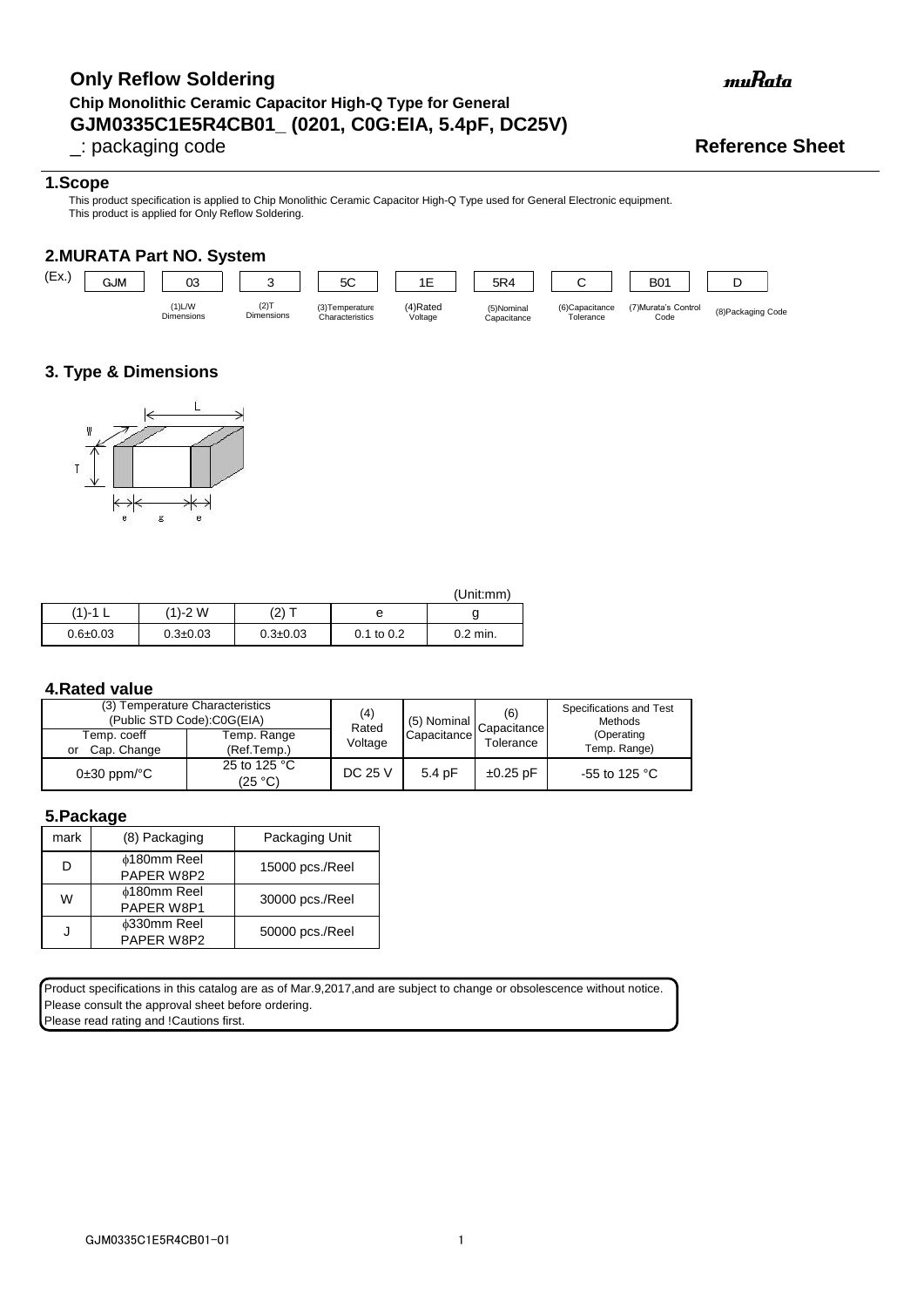### ■ Specifications and Test Methods

| No             | Item                                                 |                       | Specification                                                                                                                                                                                                                                                                 | <b>Test Method</b><br>(Ref. Standard: JIS C 5101, IEC60384)                                                                                                                                                                                                                                                                                                                                                                                                                                  |
|----------------|------------------------------------------------------|-----------------------|-------------------------------------------------------------------------------------------------------------------------------------------------------------------------------------------------------------------------------------------------------------------------------|----------------------------------------------------------------------------------------------------------------------------------------------------------------------------------------------------------------------------------------------------------------------------------------------------------------------------------------------------------------------------------------------------------------------------------------------------------------------------------------------|
| 1              | <b>Rated Voltage</b>                                 |                       | Shown in Rated value.                                                                                                                                                                                                                                                         | The rated voltage is defined as the maximum voltage<br>which may be applied continuously to the capacitor.<br>When AC voltage is superimposed on DC voltage,<br>V <sup>P-P</sup> or V <sup>O-P</sup> , whichever is larger, should be maintained<br>within the rated voltage range.                                                                                                                                                                                                          |
| 2              | Appearance                                           |                       | No defects or abnormalities.                                                                                                                                                                                                                                                  | Visual inspection.                                                                                                                                                                                                                                                                                                                                                                                                                                                                           |
| 3              | Dimension                                            |                       | Within the specified dimensions.                                                                                                                                                                                                                                              | Using Measuring instrument of dimension.                                                                                                                                                                                                                                                                                                                                                                                                                                                     |
| 4              | Voltage proof                                        |                       | No defects or abnormalities.                                                                                                                                                                                                                                                  | Measurement Point<br>: Between the terminations<br><b>Test Voltage</b><br>: 300% of the rated voltage<br>Applied Time<br>: 1s to 5s<br>Charge/discharge current: 50mA max.                                                                                                                                                                                                                                                                                                                   |
| 5              | Insulation Resistance(I.R.)                          |                       | C $\leq$ 0.047µF:More than 10000M $\Omega$<br>C>0.047µF:More than 500 $\Omega$ ·F<br>C:Nominal Capacitance                                                                                                                                                                    | Measurement Point<br>: Between the terminations<br>Measurement Voltage : DC Rated Voltage<br>Charging Time<br>: 2 min<br>Charge/discharge current: 50mA max.<br>Measurement Temperature : Room Temperature                                                                                                                                                                                                                                                                                   |
| 6              | Capacitance                                          |                       | Shown in Rated value.                                                                                                                                                                                                                                                         | Measurement Temperature : Room Temperature                                                                                                                                                                                                                                                                                                                                                                                                                                                   |
| $\overline{7}$ | <b>Q</b>                                             |                       | 30pF and over:Q≧1000<br>30pF and below:Q≧400+20C<br>C:Nominal Capacitance(pF)                                                                                                                                                                                                 | Capacitance<br>Frequency<br>Voltage<br>$C \leq 1000pF$<br>1.0+/-0.1MHz 0.5 to 5.0Vrms                                                                                                                                                                                                                                                                                                                                                                                                        |
| 8              | <b>Temperature Characteristics</b><br>of Capacitance |                       | Nominal values of the temperature coefficient is shown in Rated value. The capacitance change should be measured after 5 minutes<br>But, the Capacitance Change under 20°C is shown in Table A.<br>Capacitance Drift<br>Within +/-0.2% or +/-0.05pF<br>(Whichever is larger.) | at each specified temp. stage.<br>Capacitance value as a reference is the value in step 3.<br>The capacitance drift is calculated by dividing the differences<br>between the maximum and minimum measured values in the<br>step 1,3 and 5 by the cap. value in step 3.<br>Temperature(°C)<br>Step<br>Reference Temp.+/-2<br>$\mathbf{1}$<br>$\overline{2}$<br>Min. Operating Temp.+/-3<br>Reference Temp.+/-2<br>3<br>$\overline{4}$<br>Max. Operating Temp.+/-3<br>5<br>Reference Temp.+/-2 |
| 9              | Adhesive Strength<br>of Termination                  |                       | No removal of the terminations or other defect<br>should occur.                                                                                                                                                                                                               | Solder the capacitor on the test substrate shown in Fig.3.<br>Applied Force(N)<br>Type<br>GJM02<br>$\mathbf{1}$<br>GJM03<br>$\overline{c}$<br>GJM15<br>5<br><b>Holding Time</b><br>: $10+/-1s$<br>Applied Direction : In parallel with the test substrate and vertical with<br>the capacitor side.                                                                                                                                                                                           |
| 10             | Vibration                                            | Appearance            | No defects or abnormalities.                                                                                                                                                                                                                                                  | Solder the capacitor on the test substrate shown in Fig.3.                                                                                                                                                                                                                                                                                                                                                                                                                                   |
|                |                                                      | Capacitance           | Within the specified initial value.                                                                                                                                                                                                                                           | Kind of Vibration<br>: A simple harmonic motion                                                                                                                                                                                                                                                                                                                                                                                                                                              |
|                |                                                      | Q                     | Within the specified initial value.                                                                                                                                                                                                                                           | 10Hz to 55Hz to 10Hz (1min)<br>Total amplitude<br>: 1.5mm<br>This motion should be applied for a period of 2h in each 3 mutually<br>perpendicular directions(total of 6h).                                                                                                                                                                                                                                                                                                                   |
| 11             | Substrate                                            | Appearance            | No defects or abnormalities.                                                                                                                                                                                                                                                  | Solder the capacitor on the test substrate shown in Fig.1.                                                                                                                                                                                                                                                                                                                                                                                                                                   |
|                | Bending test                                         | Capacitance<br>Change | Within +/-5% or +/-0.5pF<br>(Whichever is larger)                                                                                                                                                                                                                             | Pressurization method: Shown in Fig.2<br>Flexure<br>1mm<br>÷.<br>$5 + (-1s)$<br><b>Holding Time</b><br>÷.<br>Soldering Method<br>: Reflow soldering                                                                                                                                                                                                                                                                                                                                          |
| 12             | Solderability                                        |                       | 95% of the terminations is to be soldered evenly and continuously.                                                                                                                                                                                                            | <b>Test Method</b><br>Solder bath method<br>÷.<br>Flux<br>Solution of rosin ethanol 25(mass)%<br>Preheat<br>: 80°C to 120°C for 10s to 30s<br>Solder<br>: Sn-3.0Ag-0.5Cu<br>: $245 + (-5)$ °C<br>Solder Temp.<br>$: 2 + / -0.5s$<br>Immersion time                                                                                                                                                                                                                                           |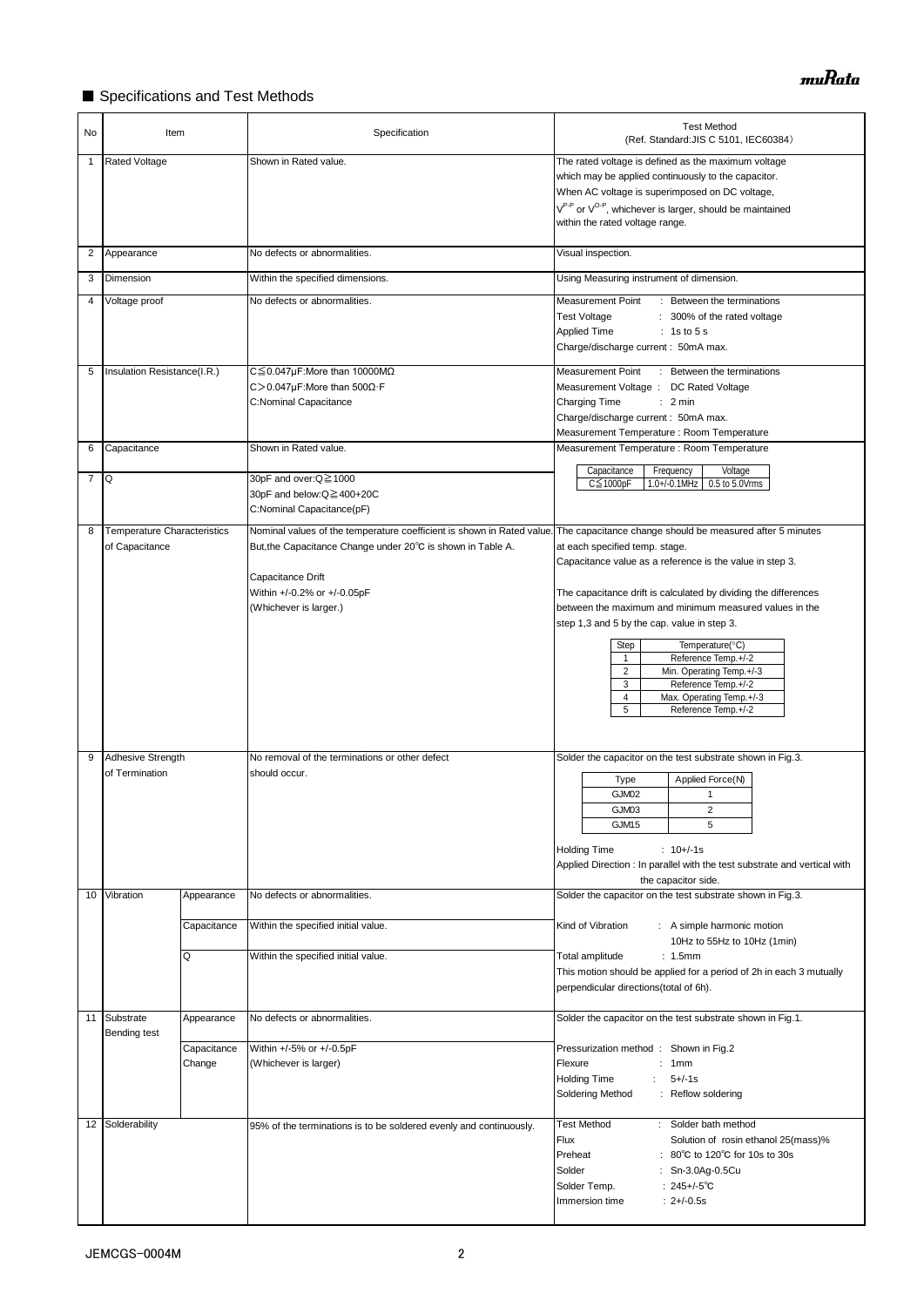| No | Item                        |                           | Specification                                                              | <b>Test Method</b><br>(Ref. Standard: JIS C 5101, IEC60384)   |  |  |
|----|-----------------------------|---------------------------|----------------------------------------------------------------------------|---------------------------------------------------------------|--|--|
| 13 | Resistance to               | Appearance                | No defects or abnormalities.                                               | <gjm02 only="" size=""></gjm02>                               |  |  |
|    | Soldering Heat              |                           |                                                                            | <b>Test Method</b><br>: Reflow soldering (hot plate)          |  |  |
|    |                             | Capacitance               | Within +/-2.5% or +/- 0.25pF                                               | Solder<br>: Sn-3.0Ag-0.5Cu                                    |  |  |
|    |                             | Change                    | (Whichever is larger)                                                      | : $270 + (-5)$ °C<br>Solder Temp.                             |  |  |
|    |                             |                           |                                                                            | : $10+/-0.5s$<br>Reflow Time                                  |  |  |
|    |                             | Q                         | Within the specified initial value.                                        | <b>Test Substrate</b><br>: Glass epoxy PCB                    |  |  |
|    |                             |                           |                                                                            | <b>Exposure Time</b><br>: $24+/-2h$                           |  |  |
|    |                             | I.R.                      | Within the specified initial value.                                        | : 120°C to 150°C for 1 min<br>Preheat                         |  |  |
|    |                             |                           |                                                                            |                                                               |  |  |
|    |                             | Voltage proof             | No defects.                                                                | <gjm03 gjm15="" size=""></gjm03>                              |  |  |
|    |                             |                           |                                                                            | <b>Test Method</b><br>: Solder bath method                    |  |  |
|    |                             |                           |                                                                            | Solder<br>: Sn-3.0Ag-0.5Cu                                    |  |  |
|    |                             |                           |                                                                            | Solder Temp.<br>: $270 + (-5^{\circ}C)$                       |  |  |
|    |                             |                           |                                                                            | $: 10 + (-0.5s)$<br>Immersion time                            |  |  |
|    |                             |                           |                                                                            | $: 24 + (-2)h$<br><b>Exposure Time</b>                        |  |  |
|    |                             |                           |                                                                            | Preheat<br>: 120 $\degree$ C to 150 $\degree$ C for 1 min     |  |  |
|    |                             |                           |                                                                            |                                                               |  |  |
| 14 | Temperature                 | Appearance                | No defects or abnormalities.                                               | Solder the capacitor on the test substrate shown in Fig.3.    |  |  |
|    | Sudden Change               |                           |                                                                            |                                                               |  |  |
|    |                             | Capacitance               | Within +/-2.5% or +/- 0.25pF                                               | Perform the five cycles according to the four heat treatments |  |  |
|    |                             | Change                    | (Whichever is larger)                                                      | shown in the following table.                                 |  |  |
|    |                             | Q                         | Within the specified initial value.                                        | Step<br>Temp. $(^{\circ}C)$<br>Time (min)                     |  |  |
|    |                             |                           |                                                                            | Min.Operating Temp.+0/-3<br>$30 + (-3)$<br>1                  |  |  |
|    |                             | I.R.                      | Within the specified initial value.                                        | $\overline{2}$<br>Room Temp.<br>2 to 3                        |  |  |
|    |                             |                           |                                                                            | $\ensuremath{\mathsf{3}}$<br>$30 + (-3)$                      |  |  |
|    |                             | Voltage proof No defects. |                                                                            | Max.Operating Temp.+3/-0                                      |  |  |
|    |                             |                           |                                                                            | $\overline{4}$<br>Room Temp<br>2 to 3                         |  |  |
|    |                             |                           |                                                                            | <b>Exposure Time</b><br>: $24+/-2h$                           |  |  |
|    |                             |                           |                                                                            |                                                               |  |  |
| 15 | High                        | Appearance                | No defects or abnormalities.                                               | Solder the capacitor on the test substrate shown in Fig.3.    |  |  |
|    | Temperature                 |                           |                                                                            |                                                               |  |  |
|    | <b>High Humidity</b>        | Capacitance               | Within +/-7.5% or +/-0.75pF                                                | <b>Test Temperature</b><br>: $40 + (-2)^\circ \text{C}$       |  |  |
|    | (Steady)                    | Change                    | (Whichever is larger)                                                      | <b>Test Humidity</b><br>: 90%RH to 95%RH                      |  |  |
|    |                             |                           |                                                                            | <b>Test Time</b><br>$:500+/12h$                               |  |  |
|    |                             | Q                         | 30pF and over : Q≧200                                                      | <b>Applied Voltage</b><br>: DC Rated Voltage                  |  |  |
|    |                             |                           | 30pF and below : Q≧100+10C/3                                               | Charge/discharge current : 50mA max.                          |  |  |
|    |                             |                           |                                                                            | Exposure Time<br>$: 24 + (-2)$                                |  |  |
|    |                             |                           | C:Nominal Capacitance(pF)                                                  |                                                               |  |  |
|    |                             |                           |                                                                            |                                                               |  |  |
|    |                             | I.R.                      | More than 500M $\Omega$ or 25 $\Omega$ F (Whichever is smaller)            |                                                               |  |  |
|    |                             |                           |                                                                            |                                                               |  |  |
|    |                             |                           |                                                                            |                                                               |  |  |
|    | 16 Durability               | Appearance                | No defects or abnormalities.                                               | Solder the capacitor on the test substrate shown in Fig.3.    |  |  |
|    |                             | Capacitance               | Within +/-3% or +/-0.3pF                                                   | <b>Test Temperature</b><br>: Max. Operating Temp. +/-3°C      |  |  |
|    |                             | Change                    | (Whichever is larger)                                                      | <b>Test Time</b><br>$: 1000 + (-12h)$                         |  |  |
|    |                             |                           |                                                                            | <b>Applied Voltage</b><br>: 200% of the rated voltage         |  |  |
|    |                             | Q                         | 30pF and over : Q≧350                                                      | Charge/discharge current : 50mA max.                          |  |  |
|    |                             |                           | 10pF and over, 30pF and below: Q≧275+5C/2                                  | Exposure Time<br>: $24+/-2h$                                  |  |  |
|    |                             |                           | 10pF and below : Q≧200+10C                                                 |                                                               |  |  |
|    |                             |                           |                                                                            |                                                               |  |  |
|    |                             |                           | C:Nominal Capacitance (pF)                                                 |                                                               |  |  |
|    |                             |                           |                                                                            |                                                               |  |  |
|    |                             | I.R.                      | More than 1,000M $\Omega$ or 50 $\Omega$ ·F (Whichever is smaller)         |                                                               |  |  |
|    |                             |                           |                                                                            |                                                               |  |  |
|    | 17 $ESR$                    |                           | $0.2pF \leq C \leq 1pF$ : 700m $\Omega/C$ below                            | Measurement Frequency 1.0+/-0.1GHz                            |  |  |
|    | (GJM02)                     |                           | 1pF < $C \leq 2pF$ : 600m $\Omega$ below                                   | Measurement Temperature: Room Temp.                           |  |  |
|    |                             |                           | $2pF < C \leq 5pF : 500m\Omega$ below                                      | Measurement Instrument : Equivalent to E4991A                 |  |  |
|    |                             |                           | 5pF < $C \le 10pF : 300m\Omega$ below                                      |                                                               |  |  |
|    |                             |                           | 10pF < $C \leq 22pF : 350m\Omega$ below                                    |                                                               |  |  |
|    |                             |                           | C:Nominal Capacitance (pF)<br>$0.1pF \leq C \leq 1pF : 350m\Omega/C$ below | Measurement Frequency 1.0+/-0.2GHz                            |  |  |
|    | <b>ESR</b><br>(GJM03/GJM15) |                           | 1pF < $C \leq 5pF : 300m\Omega$ below                                      | Measurement Temperature: Room Temp.                           |  |  |
|    |                             |                           | 5pF < C $\leq$ 10pF : 250m $\Omega$ below                                  | Measurement Instrument : Equivalent to BOONTON Model 34A      |  |  |
|    |                             |                           | C:Nominal Capacitance (pF)                                                 |                                                               |  |  |
|    |                             |                           | 10pF < C $\leq$ 47pF : 400m $\Omega$ below                                 | Measurement Frequency 500+/-50MHz                             |  |  |
|    |                             |                           |                                                                            | Measurement Temperature : Room Temp.                          |  |  |
|    |                             |                           |                                                                            | Measurement Instrument : Equivalent to HP8753B                |  |  |
|    |                             |                           |                                                                            |                                                               |  |  |
|    |                             |                           |                                                                            |                                                               |  |  |
|    |                             |                           |                                                                            |                                                               |  |  |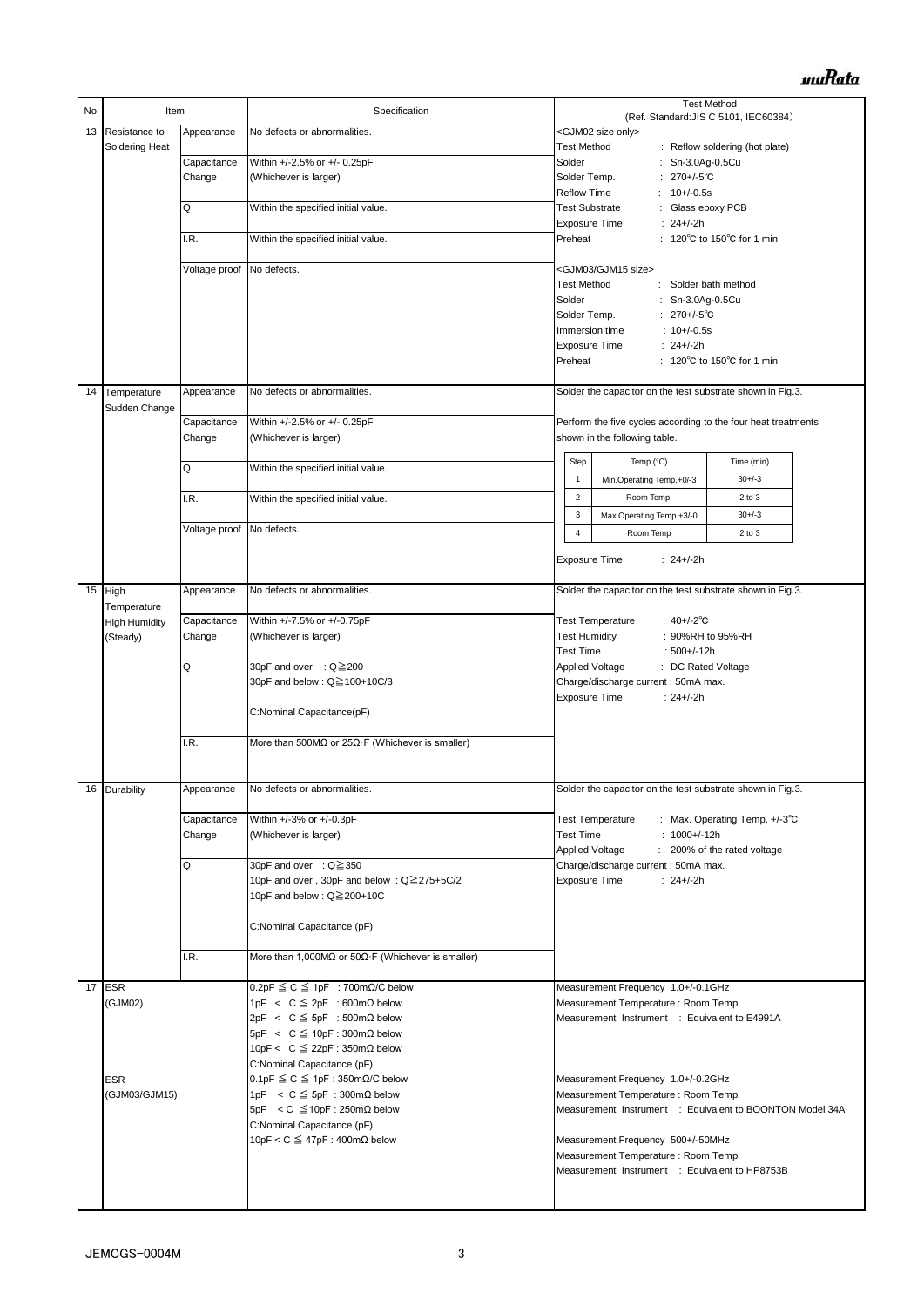Table A

| 1501011 |                                                      |         |                          |         |                 |                          |                 |         |
|---------|------------------------------------------------------|---------|--------------------------|---------|-----------------|--------------------------|-----------------|---------|
|         | Capacitance Change from Value at Reference temp. (%) |         |                          |         |                 |                          |                 |         |
| Char.   | $-55^{\circ}$ C                                      |         | -30                      |         | $-25^{\circ}$ C |                          | $-10^{\circ}$ C |         |
|         | Max.                                                 | Min.    | Max.                     | Min.    | Max.            | Min.                     | Max.            | Min.    |
| 1C      | 0.54                                                 | $-0.23$ |                          |         | 0.33            | $-0.14$                  | 0.22            | $-0.09$ |
| 2C      | 0.82                                                 | $-0.45$ | -                        |         | 0.49            | $-0.27$                  | 0.33            | $-0.18$ |
| 3C      | 1.37                                                 | $-0.90$ | $\overline{\phantom{0}}$ |         | 0.82            | $-0.54$                  | 0.55            | $-0.36$ |
| 4C      | 2.56                                                 | $-1.88$ |                          |         | 1.54            | $-1.13$                  | 1.02            | $-0.75$ |
| 5C      | 0.58                                                 | $-0.24$ | 0.40                     | $-0.17$ |                 |                          | 0.25            | $-0.11$ |
| 6C      | 0.87                                                 | $-0.48$ | 0.59                     | $-0.33$ |                 | $\overline{\phantom{a}}$ | 0.38            | $-0.21$ |
|         |                                                      |         |                          |         |                 |                          |                 |         |

#### Substrate Bending test



Adhesive Strength of Termination, Vibration, Temperature Sudden Change, Resistance to Soldering Heat (Reflow method)

| • Test substrate                                                                |                   |                |      |      |  |
|---------------------------------------------------------------------------------|-------------------|----------------|------|------|--|
| Material<br>: Copper-clad laminated sheets for PCBs                             |                   |                |      |      |  |
| (Glass fabric base, epoxy resin)                                                |                   |                |      |      |  |
| Thickness : 1.6mm or 0.8mm                                                      |                   |                |      |      |  |
| Copper foil thickness: 0.035mm                                                  |                   |                |      |      |  |
| • Kind of Solder: Sn-3.0Ag-0.5Cu<br>• Land Dimensions<br>Chip Capacitor<br>Land |                   |                |      |      |  |
|                                                                                 |                   | Dimension (mm) |      |      |  |
|                                                                                 |                   |                |      |      |  |
| $\circ$                                                                         | Type              | a              | b    | C    |  |
|                                                                                 | GJM02             | 0.2            | 0.56 | 0.23 |  |
|                                                                                 | GJM03             | 0.3            | 0.9  | 0.3  |  |
| a                                                                               | GJM <sub>15</sub> | 0.4            | 1.5  | 0.5  |  |
| <b>Solder Resist</b><br>b                                                       |                   |                |      |      |  |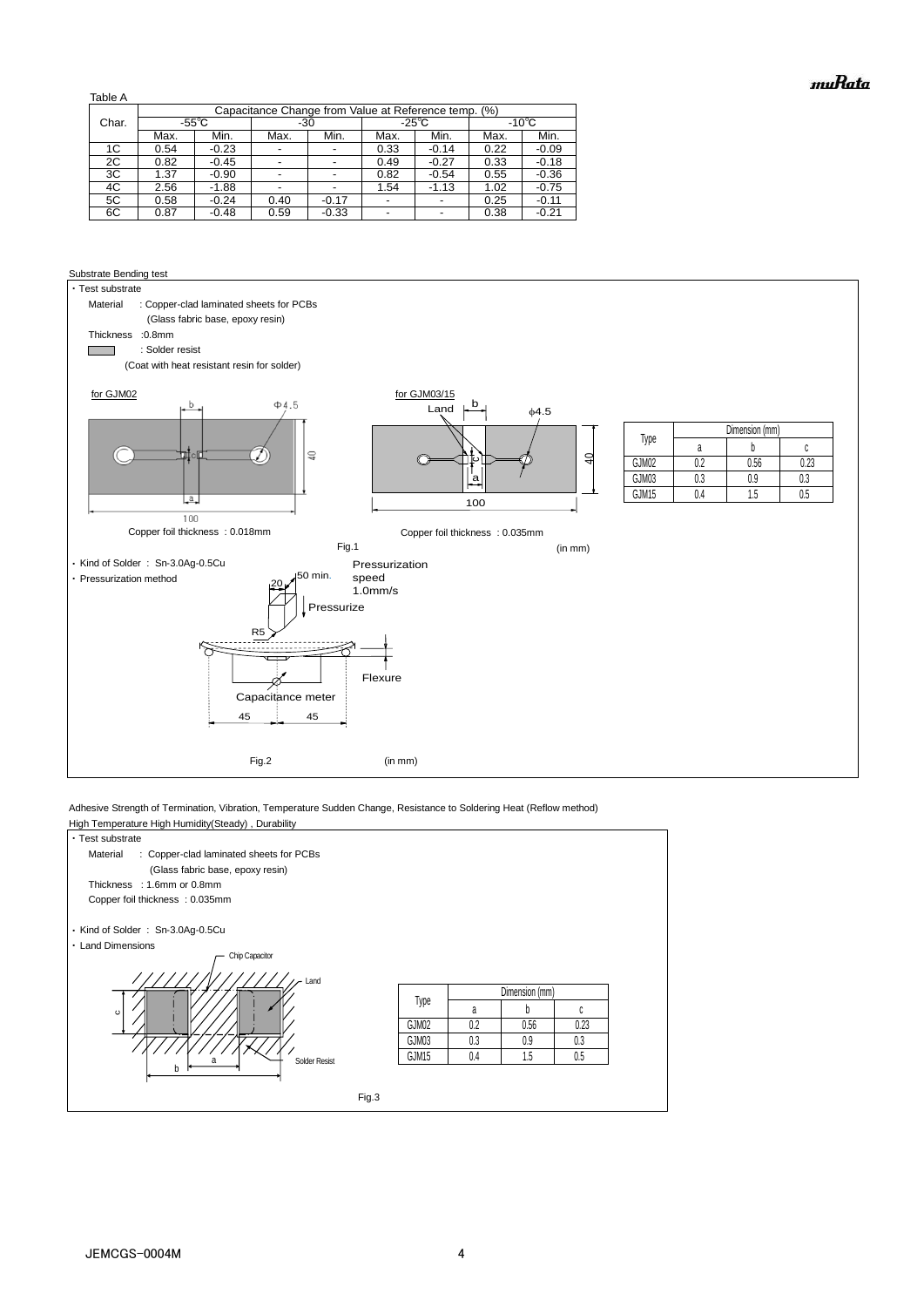1.Tape Carrier Packaging(Packaging Code:D/E/W/L/J/F)

### 1.1 Minimum Quantity(pcs./reel)

|       |                    | φ330mm reel |                     |             |  |
|-------|--------------------|-------------|---------------------|-------------|--|
| Type  |                    | Paper Tape  | <b>Plastic Tape</b> | Paper Tape  |  |
|       | Code:W<br>Code:D/E |             | Code:L              | Code:J/F    |  |
| GJM02 |                    |             | 40000 (W4P1)        |             |  |
| GJM03 | 15000(W8P2)        | 30000(W8P1) |                     | 50000(W8P2) |  |
| GJM15 | 10000(W8P2)        | 20000(W8P1) |                     | 50000(W8P2) |  |

 $2.0 \pm 0.04$ 

\*2

÷

 $\phi$ 0.8±0.04  $\stackrel{*1}{\overbrace{\phantom{0}}^{*1}}$   $\stackrel{*2}{\overbrace{\phantom{0}}^{*2}}$  0.15~0.25

 $0.9 + 0.05$ 

1.8±0.02

 $.0 ± 0.05$ 

\*1

### 1.2 Dimensions of Tape (in mm)

(1)GJM02 <Plastic Tape W4P1 CODE:L>

\*1,\*2:1.0±0.02

A

∞t

¤I∙

### L | W | T GJM02 | 2 | 0.4±0.02 | 0.2±0.02 | 0.2±0.02 || 0.23 | 0.43 | 0.5 max. Type  $\begin{array}{ccc} \begin{array}{ccc} \begin{array}{ccc} \text{1} & \text{1} & \text{1} & \text{1} & \text{1} & \text{1} & \text{1} & \text{1} & \text{1} & \text{1} & \text{1} & \text{1} & \text{1} & \text{1} & \text{1} & \text{1} & \text{1} & \text{1} & \text{1} & \text{1} & \text{1} & \text{1} & \text{1} & \text{1} & \text{1} & \text{1} & \text{1} & \text{1} & \text{1} & \text{1} & \text{1} & \text{1} & \text$

0.05 max.

t



\*3 Nominal value

t



\*2

ŧ

0.05 max.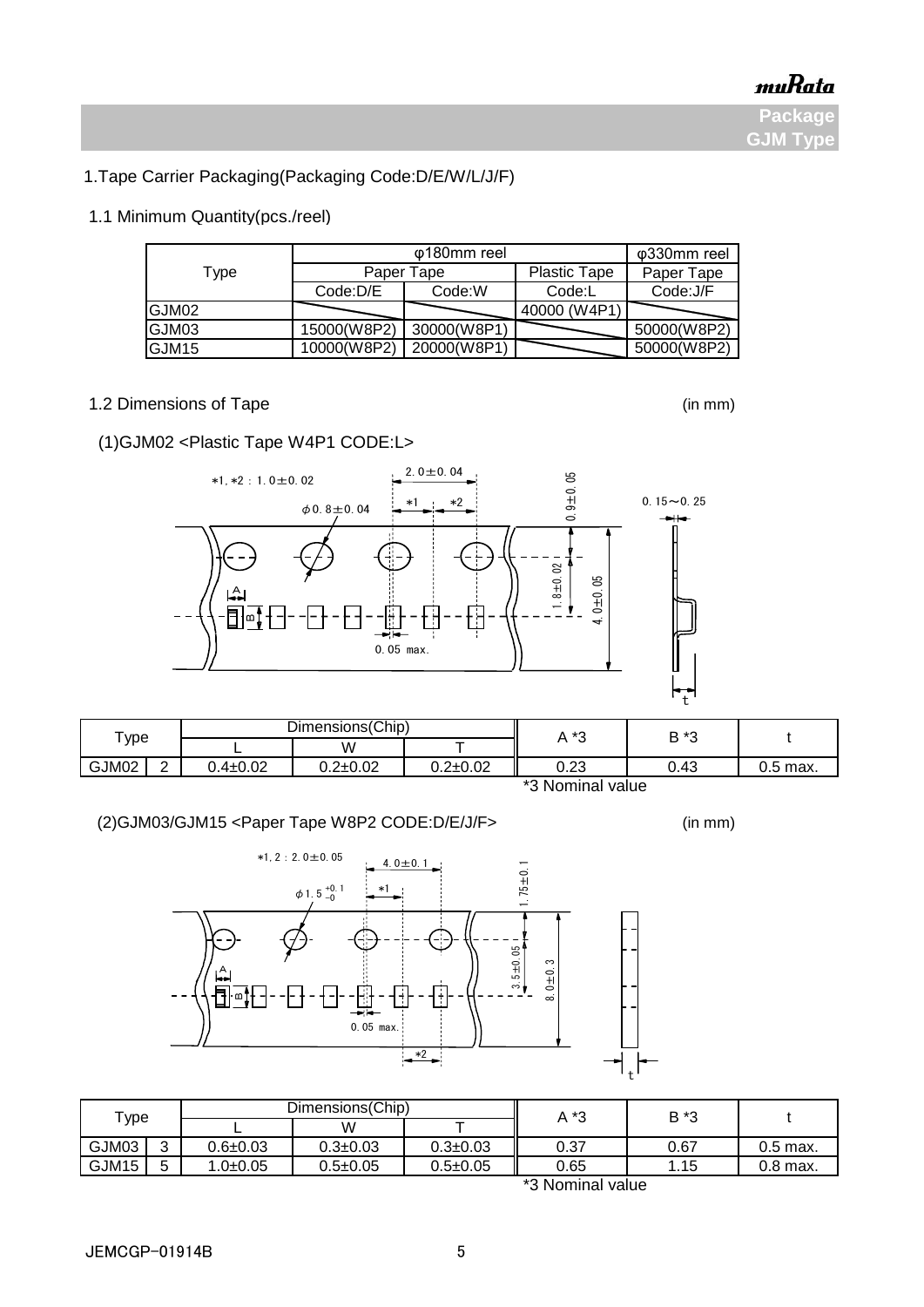**Package GJM Type**

### (3)GJM03/GJM15 <Paper Tape W8P2 CODE:W> (in mm) 4.0 $\pm$ 0.1 1.75±0.1 1.0 $\pm$ 0.05  $\phi$  1.5  $^{+0.1}_{-0}$ Œ  $\frac{3.5 \pm 0.05}{2}$ 8.0±0.3 A O Ŧ m  $\leftrightarrow$  $1.0 \pm 0.05$  $\mathbf{f}_\mathrm{t}$

| $\tau$ ype |                                               |              | Dimensions (Chip) |                | *3<br>Α | B *3       |            |  |  |  |
|------------|-----------------------------------------------|--------------|-------------------|----------------|---------|------------|------------|--|--|--|
|            |                                               |              | W                 |                |         |            |            |  |  |  |
| GJM03      | ◠                                             | 0.6±0.03     | $0.3 \pm 0.03$    | $0.3 + 0.03$   | 0.37    | 0.67       | $0.5$ max. |  |  |  |
| GJM15      | г                                             | $1.0 + 0.05$ | $0.5 \pm 0.05$    | $0.5 \pm 0.05$ | 0.65    | 1.15<br>п. | $0.8$ max. |  |  |  |
|            | $*$ $\Omega$ Material and the set of $\Omega$ |              |                   |                |         |            |            |  |  |  |

\*3 Nominal value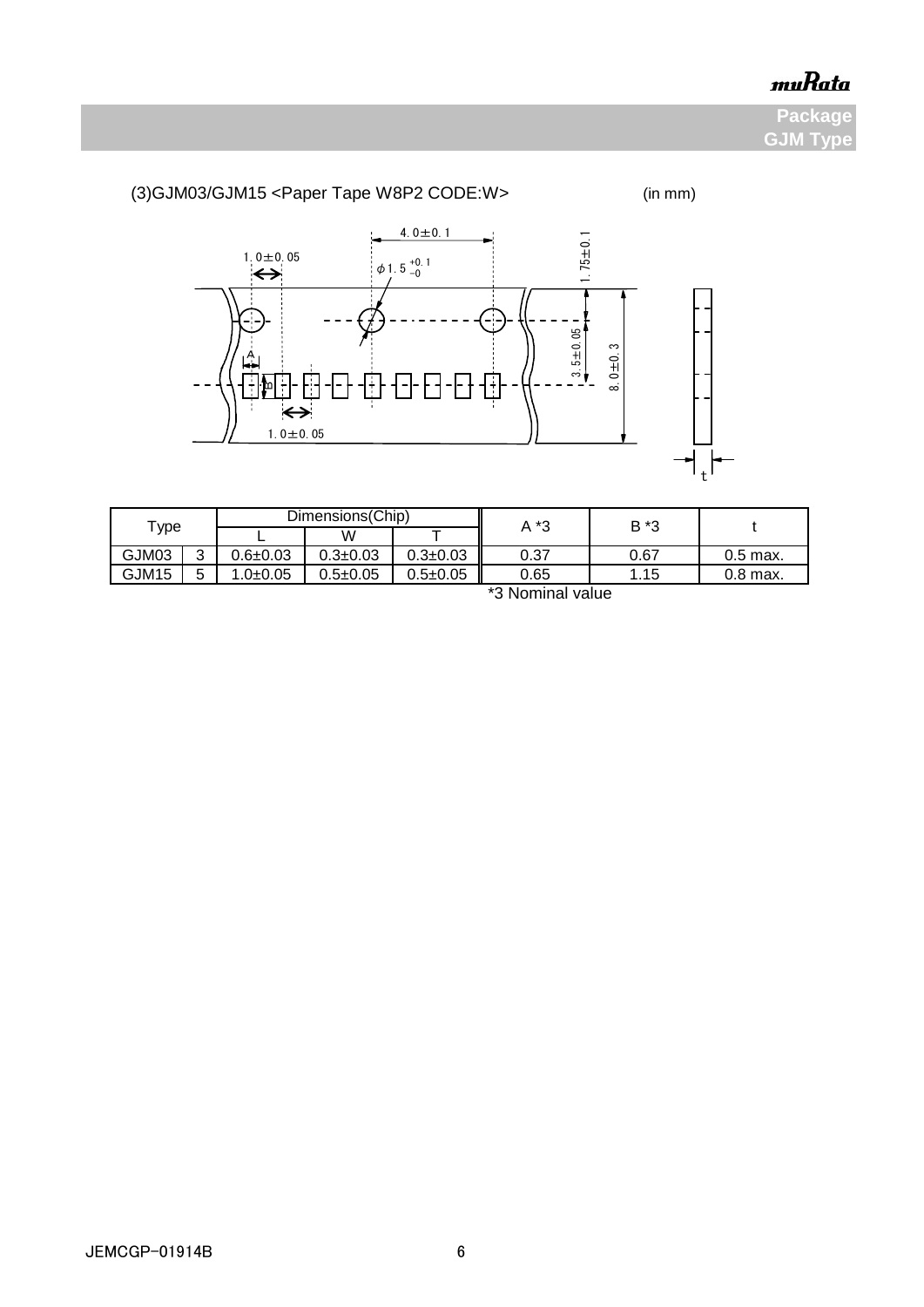**Package GJM Type** 

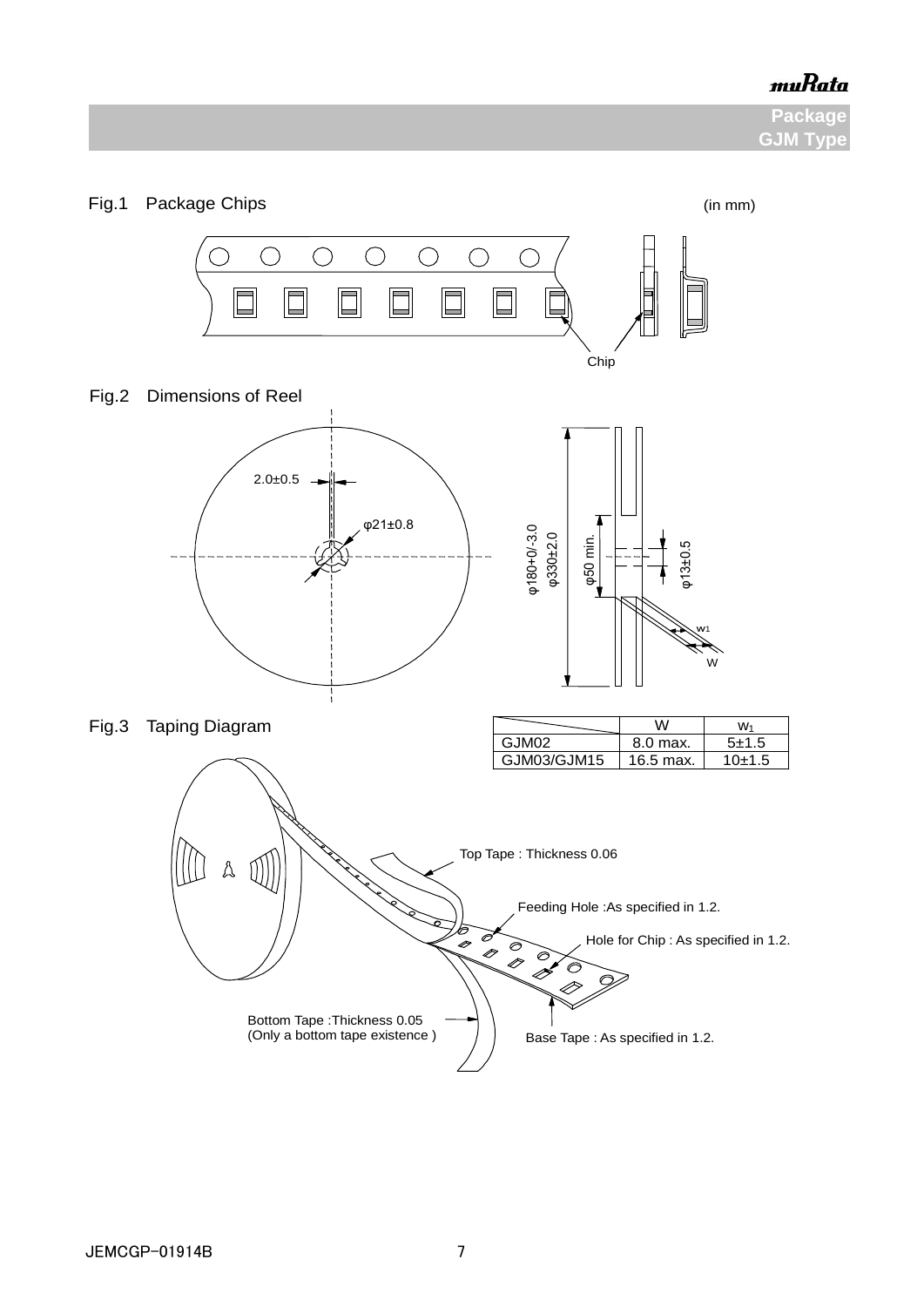

- 1.3 Tapes for capacitors are wound clockwise shown in Fig.3.
	- (The sprocket holes are to the right as the tape is pulled toward the user.)
- 1.4 Part of the leader and part of the vacant section are attached as follows.



- 1.5 Accumulate tolerance of sprocket holes pitch =  $\pm 0.3$ mm / 10 pitch
- 1.6 Chip in the tape is enclosed by top tape and bottom tape as shown in Fig.1.
- 1.7 The top tape and base tape are not attached at the end of the tape for a minimum of 5 pitches.
- 1.8 There are no jointing for top tape and bottom tape.
- 1.9 There are no fuzz in the cavity.
- 1.10 Break down force of top tape : 5N min. Break down force of bottom tape : 5N min. (Only a bottom tape existence )
- 1.11 Reel is made by resin and appeaser and dimension is shown in Fig 1. There are possibly to change the material and dimension due to some impairment.
	- 1.12 Peeling off force : 0.1N to 0.6N\* in the direction as shown below.



 1.13 Label that show the customer parts number, our parts number, our company name, inspection number and quantity, will be put in outside of reel.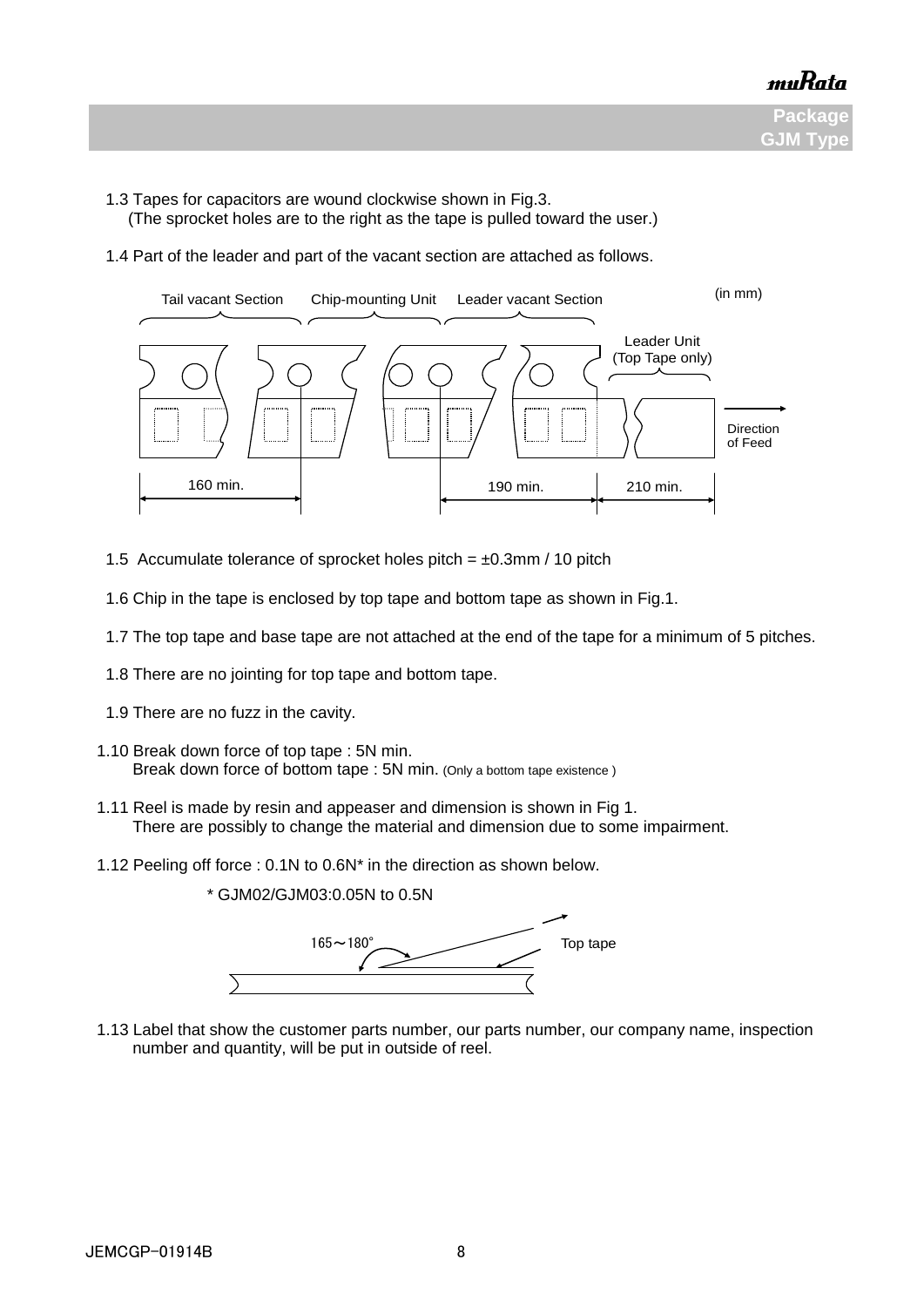#### ■Limitation of Applications

Please contact us before using our products for the applications listed below which require especially high reliability for the prevention of defects which might directly cause damage to the third party's life, body or property.

Aircraft equipment ②Aerospace equipment ③Undersea equipment ④Power plant control equipment Medical equipment ⑥Transportation equipment(vehicles,trains,ships,etc.) ⑦Traffic signal equipment Disaster prevention / crime prevention equipment ⑨Data-processing equipment ⑩Application of similar complexity and/or reliability requirements to the applications listed in the above.

#### ■Storage and Operation condition

- 1. The performance of chip monolithic ceramic capacitors may be affected by the storage conditions.
- 1-1. Store the capacitors in the following conditions: Room Temperature of +5℃ to +40℃ and a Relative Humidity of 20% to 70%.
	- (1) Sunlight, dust, rapid temperature changes, corrosive gas atmosphere, or high temperature and humidity conditions during storage may affect solderability and packaging performance. Therefore, please maintain the storage temperature and humidity. Use the product within six months after receipt , as prolonged storage may cause oxidation of the terminations (outer electrodes).
	- (2) Please confirm solderability before using after six months. Store the capacitors without opening the original bag. Even if the storage period is short, do not exceed the specified atmospheric conditions.
- 1-2. Corrosive gas can react with the termination (external) electrodes or lead wires of capacitors, and result in poor solderability. Do not store the capacitors in an atmosphere consisting of corrosive gas (e.g.,hydrogen sulfide, sulfur dioxide, chlorine, ammonia gas etc.).
- 1-3. Due to moisture condensation caused by rapid humidity changes, or the photochemical change caused by direct sunlight on the terminal electrodes and/or the resin/epoxy coatings, the solderability and electrical performance may deteriorate. Do not store capacitors under direct sunlight or in high huimidity conditions

#### ■Rating

#### **1.Temperature Dependent Characteristics**

- 1. The electrical characteristics of the capacitor can change with temperature.
- 1-1. For capacitors having larger temperature dependency, the capacitance may change with temperature changes. The following actions are recommended in order to ensure suitable capacitance values.
	- (1) Select a suitable capacitance for the operating temperature range.
	- (2) The capacitance may change within the rated temperature. When you use a high dielectric constant type capacitor in a circuit that needs a tight (narrow) capacitance tolerance (e.g., a time-constant circuit), please carefully consider the temperature characteristics, and carefully confirm the various characteristics in actual use conditions and the actual system.

Sample: 0.1μF, Rated Voltage 50VDC Sample: 22μF, Rated Voltage 4VDC





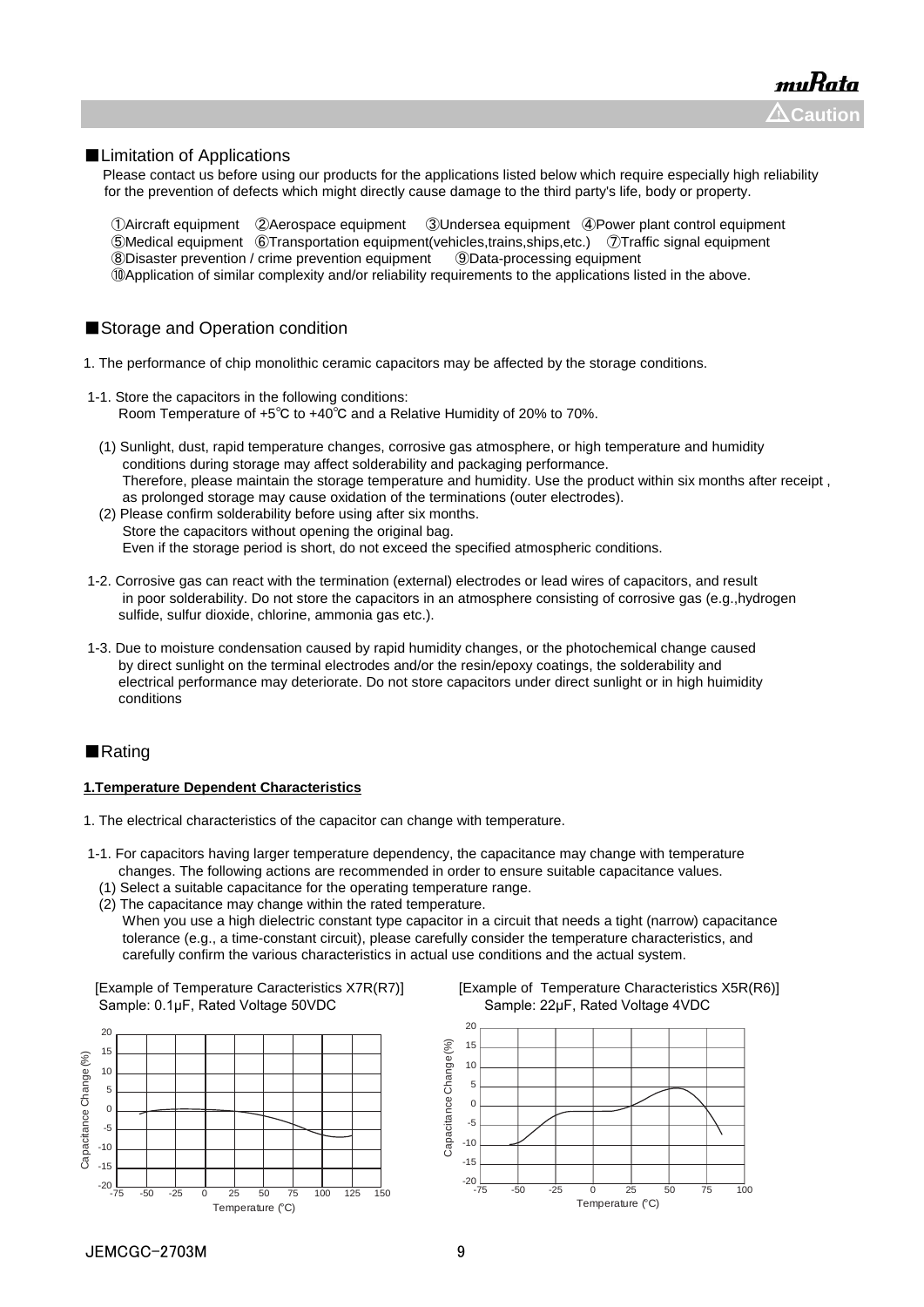#### **2.Measurement of Capacitance**

- 1. Measure capacitance with the voltage and frequency specified in the product specifications.
- 1-1. The output voltage of the measuring equipment may decrease occasionally when capacitance is high. Please confirm whether a prescribed measured voltage is impressed to the capacitor.
- 1-2. The capacitance values of high dielectric constant type capacitors change depending on the AC voltage applied. Please consider the AC voltage characteristics when selecting a capacitor to be used in a AC circuit.

#### **3.Applied Voltage**

- 1. Do not apply a voltage to the capacitor that exceeds the rated voltage as called out in the specifications.
- 1-1. Applied voltage between the terminals of a capacitor shall be less than or equal to the rated voltage.
	- (1) When AC voltage is superimposed on DC voltage, the zero-to-peak voltage shall not exceed the rated DC voltage. When AC voltage or pulse voltage is applied, the peak-to-peak voltage shall not exceed the rated DC voltage.
	- (2) Abnormal voltages (surge voltage, static electricity, pulse voltage, etc.) shall not exceed the rated DC voltage.



(E:Maximum possible applied voltage.)

1-2. Influence of over voltage

 Over voltage that is applied to the capacitor may result in an electrical short circuit caused by the breakdown of the internal dielectric layers .

The time duration until breakdown depends on the applied voltage and the ambient temperature.

#### **4.Type of Applied Voltage and Self-heating Temperature**

1.Confirm the operating conditions to make sure that no large current is flowing into the capacitor due to the continuous application of an AC voltage or pulse voltage.

When a DC rated voltage product is used in an AC voltage circuit or a pulse voltage circuit, the AC current or pulse current will flow into the capacitor; therefore check the self-heating condition.

 Please confirm the surface temperature of the capacitor so that the temperature remains within the upper limits of the operating temperature, including the rise in temperature due to self-heating. When the capacitor is used with a high-frequency voltage or pulse voltage, heat may be generated by dielectric loss.

<Applicable to Rated Voltage of less than 100VDC>

 1-1. The load should be contained to the level such that when measuring at atmospheric temperature of 25°C, the product's self-heating remains below 20°C and the surface temperature of the capacitor in the actual circuit remains within the maximum operating temperature.

[Example of Temperature Rise (Heat Generation) in Chip Monolithic Ceramic Capacitors in Contrast to Ripple Current] Sample: R(R1) characteristics 10μF, Rated voltage: DC10V



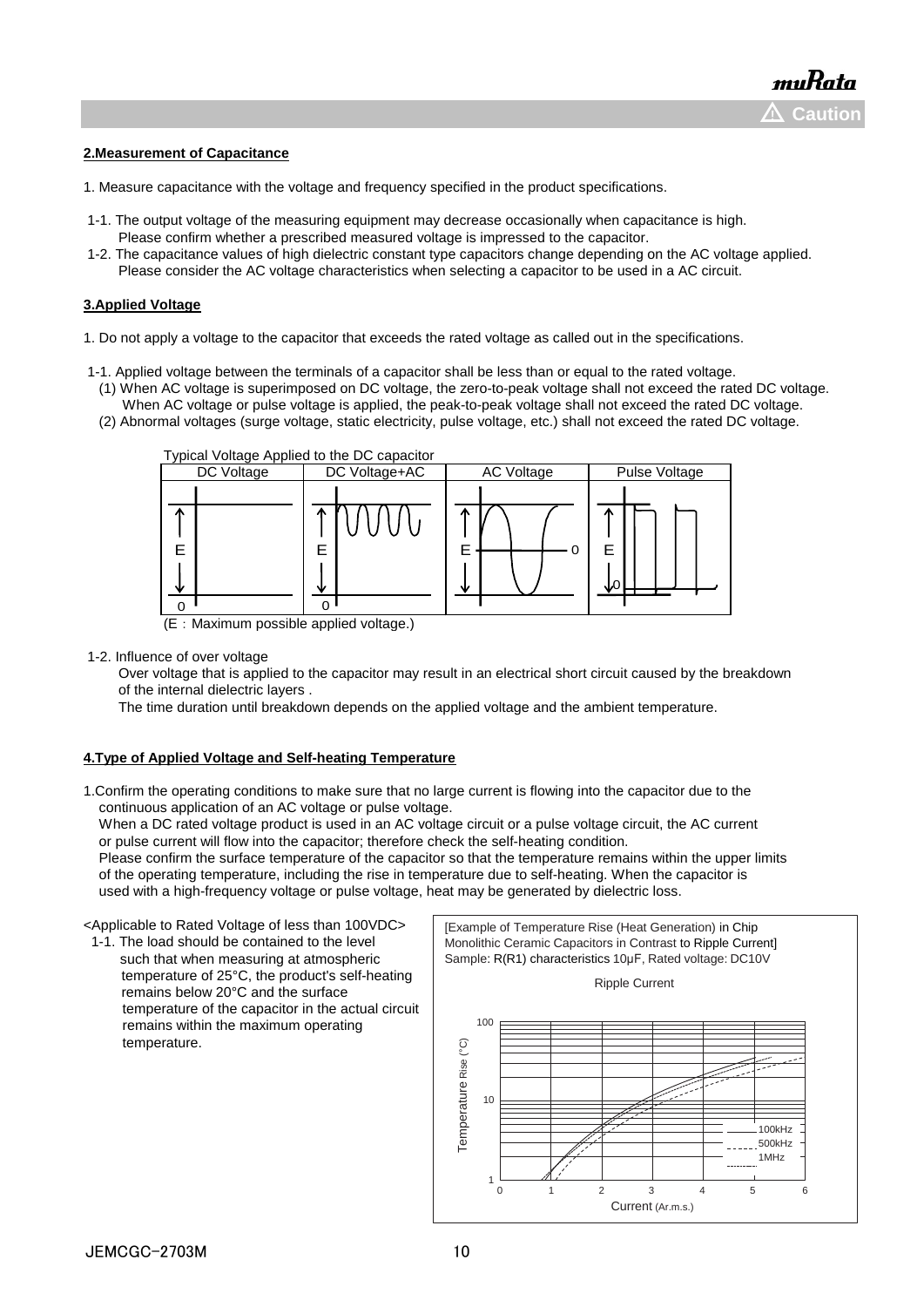muRata  $\Delta$ Caution

### **5. DC Voltage and AC Voltage Characteristic**

- 1. The capacitance value of a high dielectric constant type capacitor changes depending on the DC voltage applied. Please consider the DC voltage characteristics when a capacitor is selected for use in a DC circuit.
- 1-1. The capacitance of ceramic capacitors may change sharply depending on the applied voltage. (See figure) Please confirm the following in order to secure the capacitance.
- (1) Determine whether the capacitance change caused by the applied voltage is within the allowed range .
- (2) In the DC voltage characteristics, the rate of capacitance change becomes larger as voltage increases, even if the applied voltage is below the rated voltage. When a high dielectric constant type capacitor is used in a circuit that requires a tight (narrow) capacitance tolerance (e.g., a time constant circuit), please carefully consider the voltage characteristics, and confirm the various characteristics in the actual operating conditions of the system.
- 2. The capacitance values of high dielectric constant type capacitors changes depending on the AC voltage applied. Please consider the AC voltage characteristics when selecting a capacitor to be used in a AC circuit.

#### **6. Capacitance Aging**

1. The high dielectric constant type capacitors have an Aging characteristic in which the capacitance value decreases with the passage of time. When you use a high dielectric constant type capacitors in a circuit that needs a tight (narrow) capacitance tolerance (e.g., a time-constant circuit), please carefully consider the characteristics of these capacitors, such as their aging, voltage, and temperature characteristics. In addition, check capacitors using your actual appliances at the intended environment and operating conditions.

#### **7.Vibration and Shock**

- 1. Please confirm the kind of vibration and/or shock, its condition, and any generation of resonance. Please mount the capacitor so as not to generate resonance, and do not allow any impact on the terminals.
- 2. Mechanical shock due to being dropped may cause damage or a crack in the dielectric material of the capacitor. Do not use a dropped capacitor because the quality and reliability may be deteriorated.
- 3. When printed circuit boards are piled up or handled, the corner of another printed circuit board should not be allowed to hit the capacitor in order to avoid a crack or other damage to the capacitor.







[ Example of Change Over Time (Aging characteristics) ]



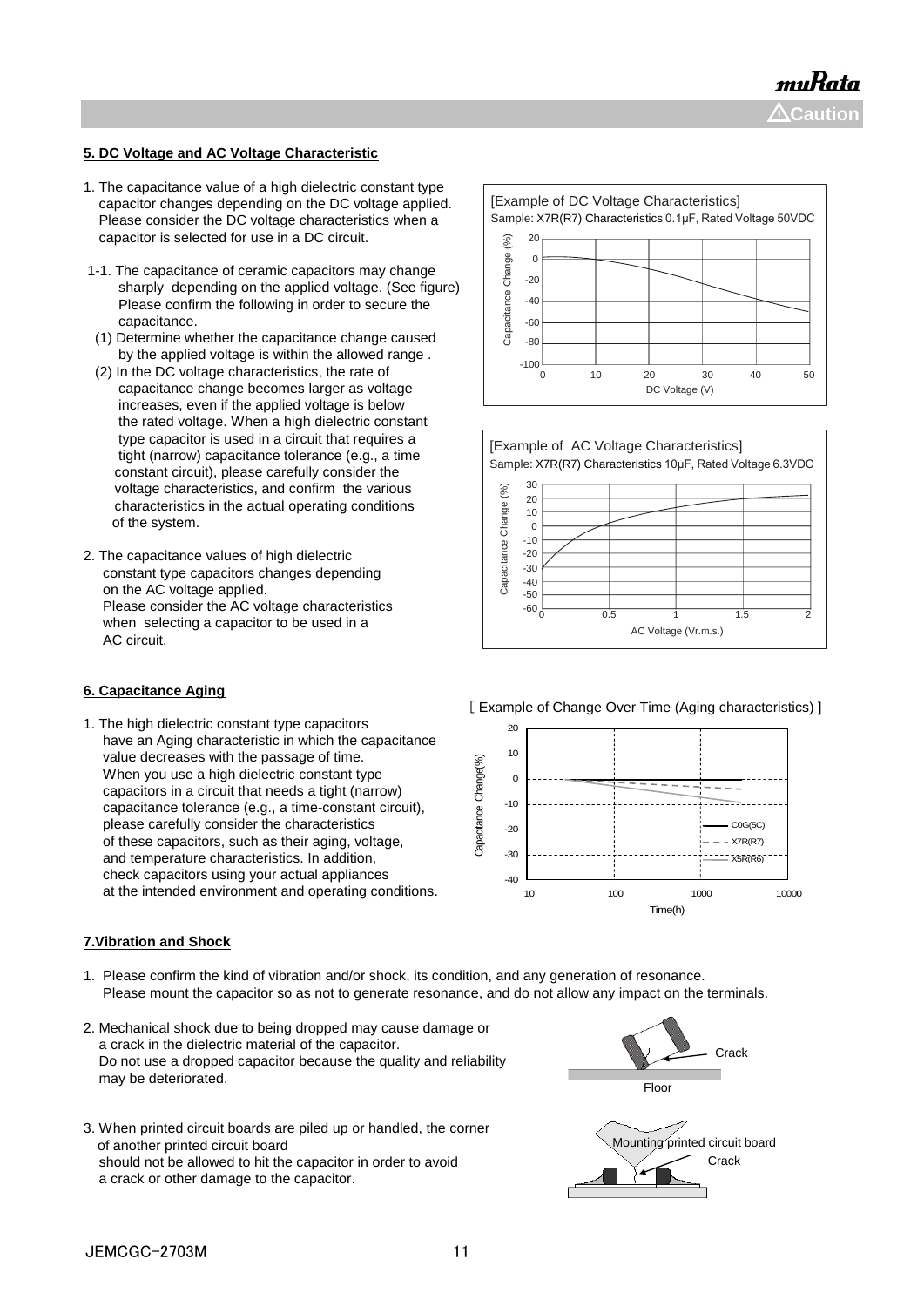### ■Soldering and Mounting

#### **1.Mounting Position**

- 1. Confirm the best mounting position and direction that minimizes the stress imposed on the capacitor during flexing or bending the printed circuit board.
- 1-1.Choose a mounting position that minimizes the stress imposed on the chip during flexing or bending of the board. [Component Direction]



Locate chip horizontal to the direction in which stress acts.

(Bad Example) (Good Example)

[Chip Mounting Close to Board Separation Point]

It is effective to implement the following measures, to reduce stress in separating the board.

It is best to implement all of the following three measures; however, implement as many measures as possible to reduce stress.

| <b>Contents of Measures</b>                                                                  | <b>Stress Level</b> |
|----------------------------------------------------------------------------------------------|---------------------|
| $(1)$ Turn the mounting direction of the component parallel to the board separation surface. | $A > D^*1$          |
| $(2)$ Add slits in the board separation part.                                                | A > B               |
| (3) Keep the mounting position of the component away from the board separation surface.      | A > C               |



\*1 A > D is valid when stress is added vertically to the perforation as with Hand Separation. If a Cutting Disc is used, stress will be diagonal to the PCB, therefore  $A > D$  is invalid.

#### [Mounting Capacitors Near Screw Holes]

When a capacitor is mounted near a screw hole, it may be affected by the board deflection that occurs during the tightening of the screw. Mount the capacitor in a position as far away from the screw holes as possible.



#### **2.Information before Mounting**

- 1. Do not re-use capacitors that were removed from the equipment.
- 2. Confirm capacitance characteristics under actual applied voltage.
- 3. Confirm the mechanical stress under actual process and equipment use.
- 4. Confirm the rated capacitance, rated voltage and other electrical characteristics before assembly.
- 5. Prior to use, confirm the solderability of capacitors that were in long-term storage.
- 6. Prior to measuring capacitance, carry out a heat treatment for capacitors that were in long-term storage.
- 7.The use of Sn-Zn based solder will deteriorate the reliability of the MLCC. Please contact our sales representative or product engineers on the use of Sn-Zn based solder in advance.

JEMCGC-2703M 12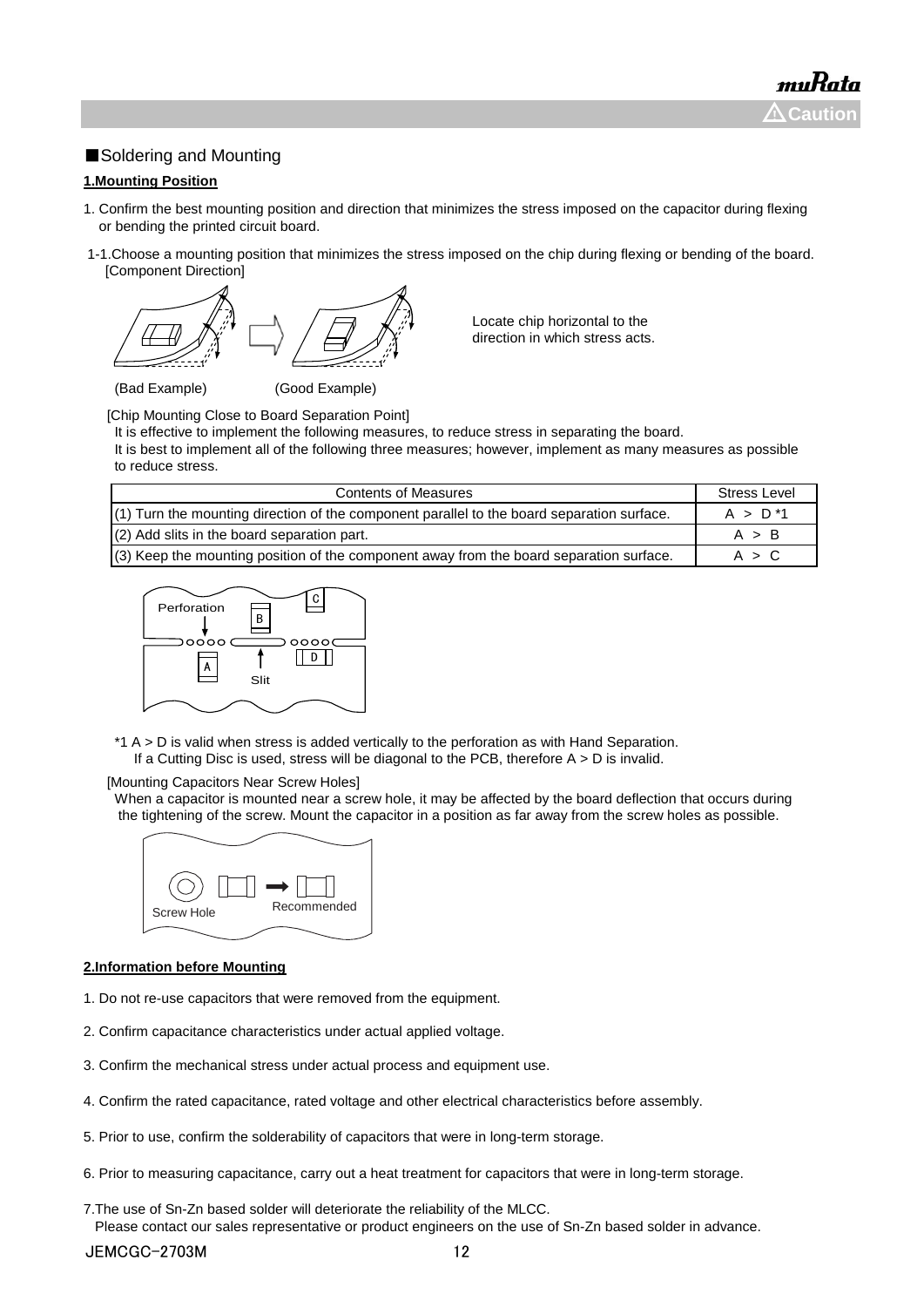#### **3.Maintenance of the Mounting (pick and place) Machine**

- 1. Make sure that the following excessive forces are not applied to the capacitors.
- 1-1. In mounting the capacitors on the printed circuit board, any bending force against them shall be kept to a minimum to prevent them from any damage or cracking. Please take into account the following precautions and recommendations for use in your process.
	- (1) Adjust the lowest position of the pickup nozzle so as not to bend the printed circuit board.
	- (2) Adjust the nozzle pressure within a static load of 1N to 3N during mounting.



2.Dirt particles and dust accumulated between the suction nozzle and the cylinder inner wall prevent the nozzle from moving smoothly. This imposes greater force upon the chip during mounting, causing cracked chips. Also, the locating claw, when worn out, imposes uneven forces on the chip when positioning, causing cracked chips. The suction nozzle and the locating claw must be maintained, checked and replaced periodically.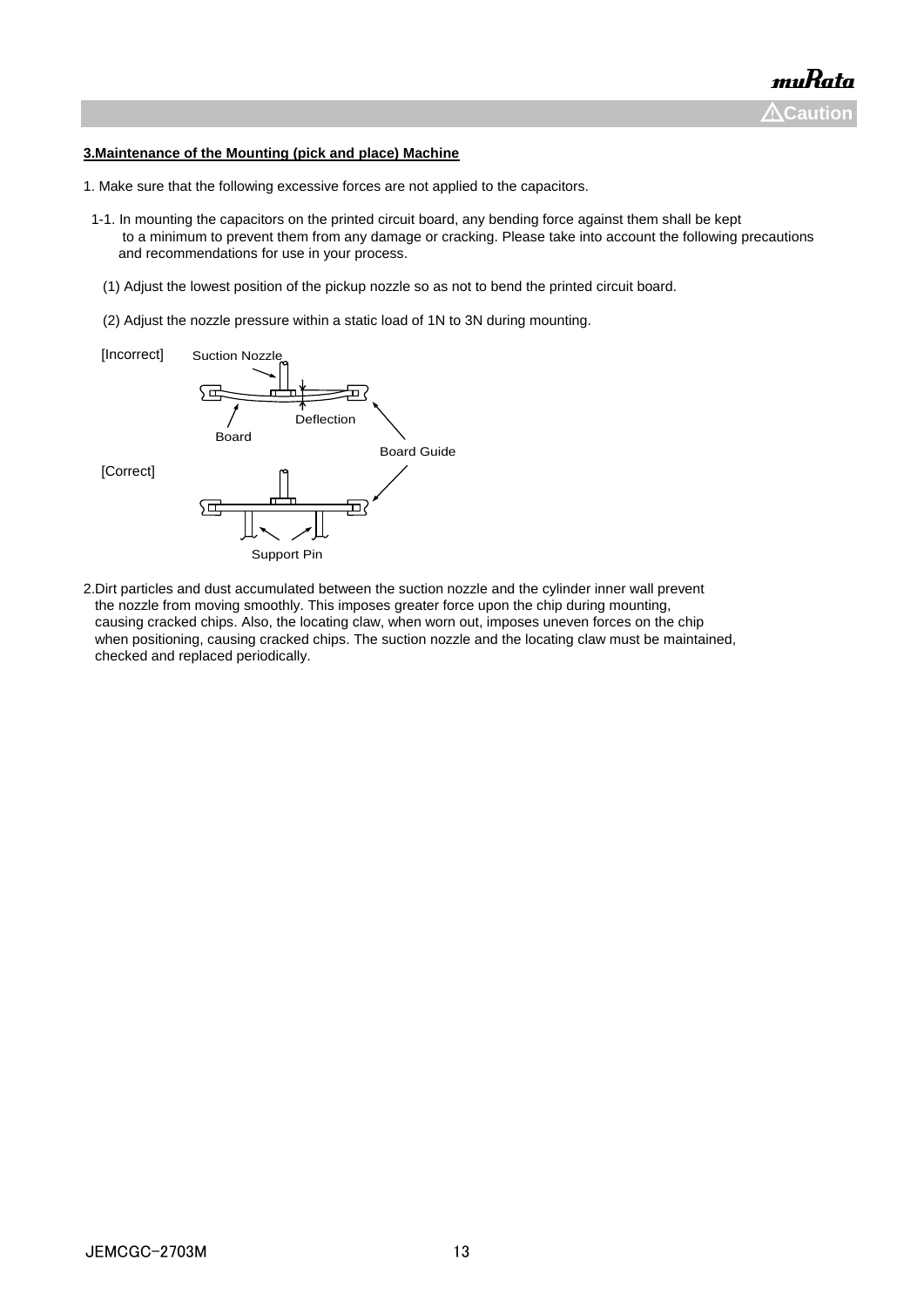### **4-1.Reflow Soldering**

- 1. When sudden heat is applied to the components, the **[Standard Conditions for Reflow Soldering]**  mechanical strength of the components will decrease because a sudden temperature change causes deformation inside the components. In order to prevent mechanical damage to the components, preheating is required for both the components and the PCB. Preheating conditions are shown in table 1. It is required to keep the temperature differential between the solder and the components surface (ΔT) as small as possible.
- 2. Solderability of tin plating termination chips might be deteriorated when a low temperature soldering profile where the peak solder temperature is below the melting point of tin is used. Please confirm the solderability of tin plated termination chips before use.
- 3. When components are immersed in solvent after mounting, be sure to maintain the temperature difference (ΔT) between the component and the solvent within the range [Allowable Reflow Soldering Temperature and Time] shown in the table 1.







 In the case of repeated soldering, the accumulated soldering time must be within the range shown above.

| <b>Recommended Conditions</b> |                        |  |  |  |  |
|-------------------------------|------------------------|--|--|--|--|
|                               | Lead Free Solder       |  |  |  |  |
| Peak Temperature              | 240 to $260^{\circ}$ C |  |  |  |  |
| Atmosphere                    | Air or $N_2$           |  |  |  |  |

Lead Free Solder: Sn-3.0Ag-0.5Cu

#### 4. Optimum Solder Amount for Reflow Soldering

- 4-1. Overly thick application of solder paste results in a excessive solder fillet height. This makes the chip more susceptible to mechanical and thermal stress on the board and may cause the chips to crack.
- 4-2. Too little solder paste results in a lack of adhesive strength on the termination, which may result in chips breaking loose from the PCB.
- 4-3. Please confirm that solder has been applied smoothly to the termination.

#### Inverting the PCB

Make sure not to impose any abnormal mechanical shocks to the PCB.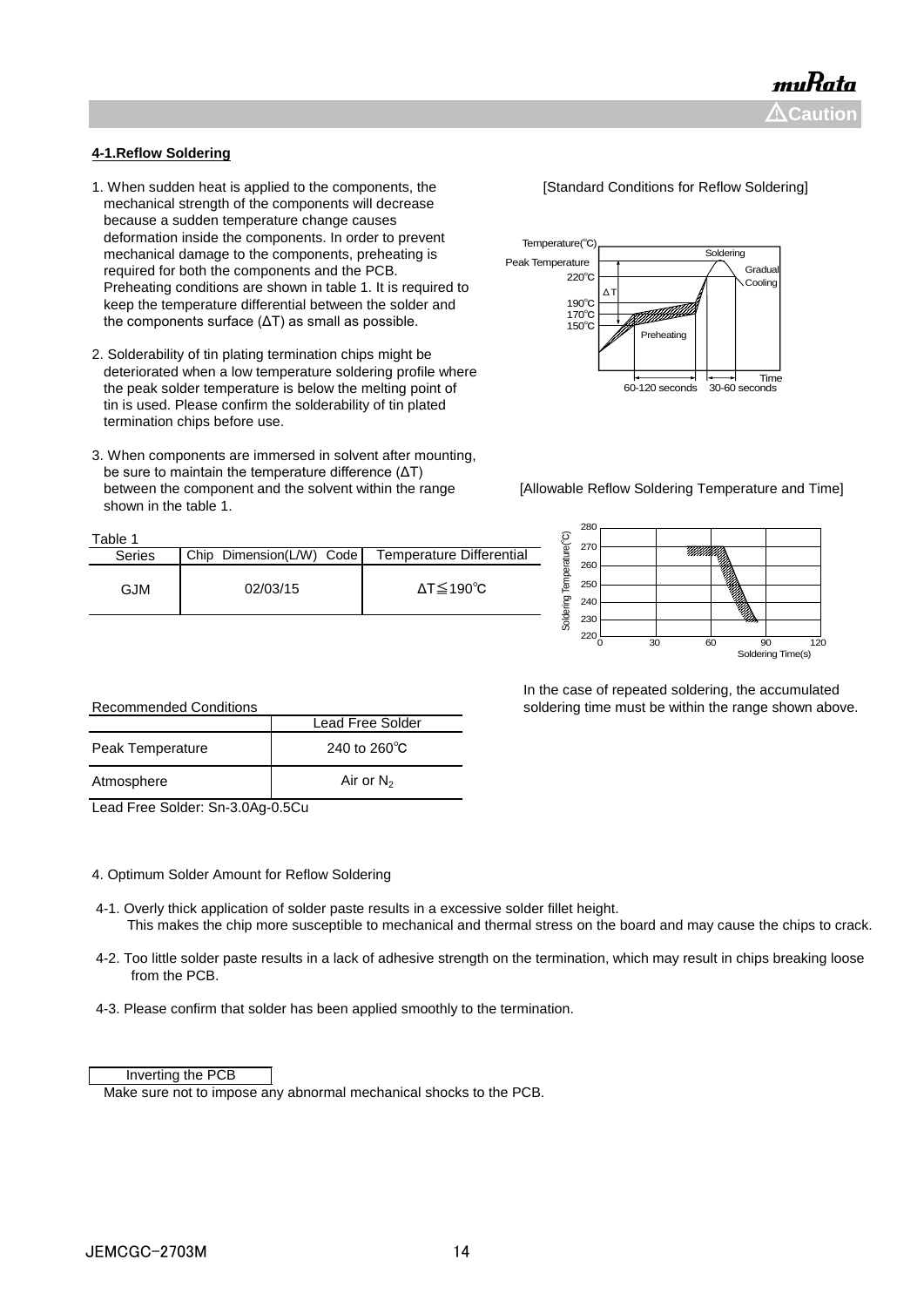#### **4-2.Flow Soldering**

1. This product is not apply flow soldering.

#### **4-3.Correction of Soldered Portion**

When sudden heat is applied to the capacitor, distortion caused by the large temperature difference occurs internally, and can be the cause of cracks. Capacitors also tend to be affected by mechanical and thermal stress depending on the board preheating temperature or the soldering fillet shape, and can be the cause of cracks. Please refer to "1. PCB Design" or "3. Optimum solder amount" for the solder amount and the fillet shapes.

1. Correction with a Soldering Iron

- 1-1. In order to reduce damage to the capacitor, be sure to preheat the capacitor and the mounting board.
- Preheat to the temperature range shown in Table 3. A hot plate, hot air type preheater, etc. can be used for preheating. 1-2. After soldering, do not allow the component/PCB to cool down rapidly.
- 1-3. Perform the corrections with a soldering iron as quickly as possible. If the soldering iron is applied too long, there is a possibility of causing solder leaching on the terminal electrodes, which will cause deterioration of the adhesive strength and other problems.

Table 3

| Series | Dimension<br>Chip<br>L(W)<br>Code | Temperature of<br>Soldering Iron Tip | Preheating<br>Temperature | I emperature<br>$Differential(\Delta T)$ | Atmosphere |
|--------|-----------------------------------|--------------------------------------|---------------------------|------------------------------------------|------------|
| GJM    | 03/15                             | $350^{\circ}$ C max.                 | 150 $^{\circ}$ C min.     | $\Delta T \leq 190^{\circ}C$             | Air        |

Lead Free Solder: Sn-3.0Ag-0.5Cu

\* Please manage Δ T in the temperature of soldering iron and the preheating temperature.

2. Correction with Spot Heater

 Compared to local heating with a soldering iron, hot air heating by a spot heater heats the overall component and board, therefore, it tends to lessen the thermal shock. In the case of a high density mounted board, a spot heater can also prevent concerns of the soldering iron making direct contact with the component.

- 2-1. If the distance from the hot air outlet of the spot heater to the component is too close, cracks may occur due to thermal shock. To prevent this problem, follow the conditions shown in Table 4.
- 2-2. In order to create an appropriate solder fillet shape, it is recommended that hot air be applied at the angle shown in Figure 1.

| Table 4                                      |                                                          |                               |
|----------------------------------------------|----------------------------------------------------------|-------------------------------|
| <b>Distance</b>                              | 5mm or more                                              |                               |
| Hot Air Application angle                    | 145° *Figure 1                                           |                               |
| Hot Air Temperature Nozzle Outlet 400°C max. |                                                          |                               |
| <b>Application Time</b>                      | Less than 10 seconds<br>$(1005M / 0402$ size or smaller) | $(1005M)$ : Metric size code) |



- 3. Optimum solder amount when re-working with a soldering iron
- 3-1. If the solder amount is excessive, the risk of cracking is higher during board bending or any other stressful condition. Too little solder amount results in a lack of adhesive strength on the termination, which may result in chips breaking loose from the PCB.

Please confirm that solder has been applied smoothly is in section in section and rising to the end surface of the chip.

- 3-2. A soldering iron with a tip of ø3mm or smaller should be used. It is also necessary to keep the soldering iron from touching the components during the re-work.
- 3-3. Solder wire with ø0.5mm or smaller is required for soldering.

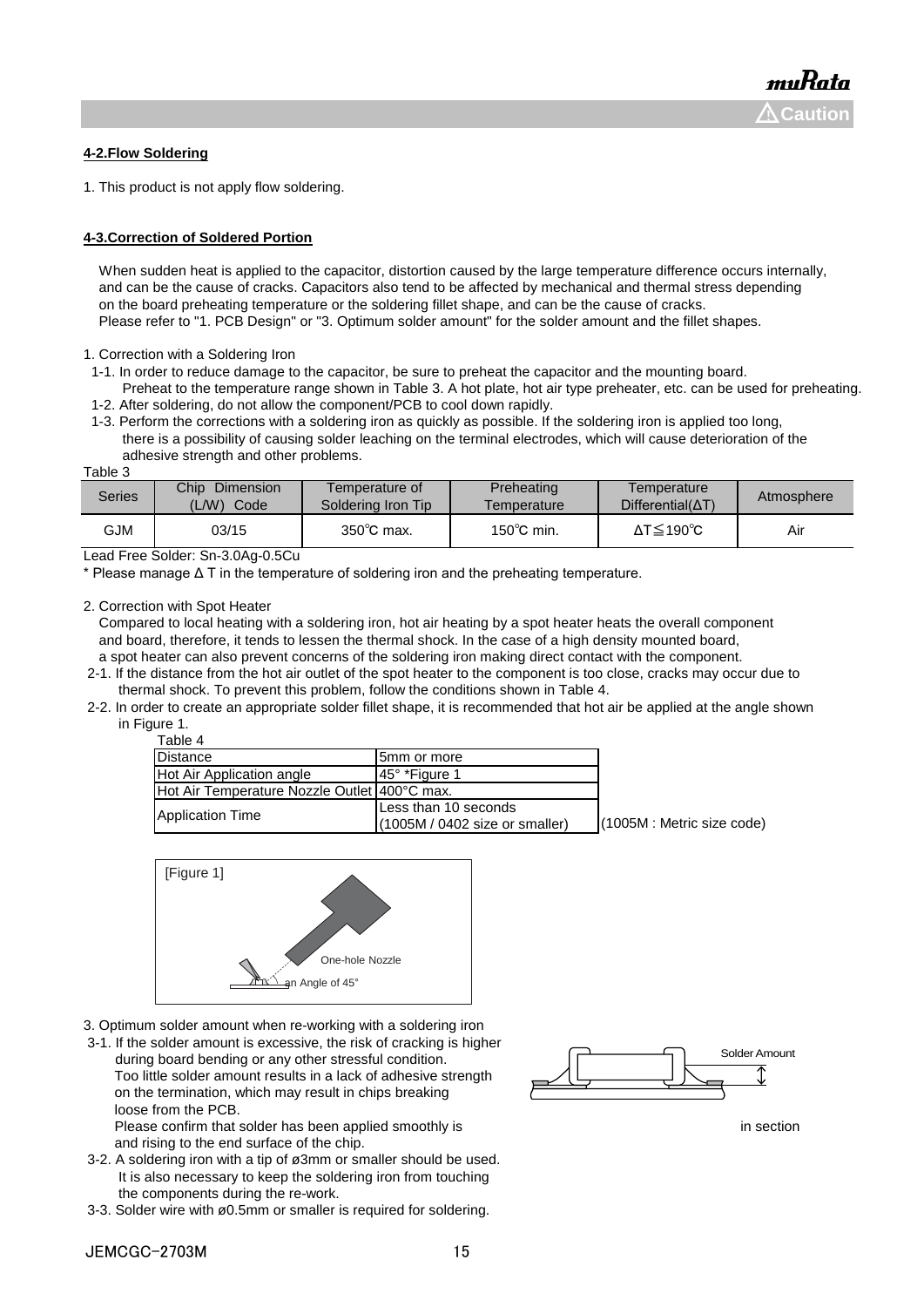#### **5.Washing**

 Excessive ultrasonic oscillation during cleaning can cause the PCBs to resonate, resulting in cracked chips or broken solder joints. Take note not to vibrate PCBs.

#### **6.Electrical Test on Printed Circuit Board**

- 1. Confirm position of the support pin or specific jig, when inspecting the electrical performance of a capacitor after mounting on the printed circuit board.
	- 1-1. Avoid bending the printed circuit board by the pressure of a test-probe, etc. The thrusting force of the test probe can flex the PCB, resulting in cracked chips or open solder joints. Provide support pins on the back side of the PCB to prevent warping or flexing. Install support pins as close to the test-probe as possible.
	- 1-2. Avoid vibration of the board by shock when a test -probe contacts a printed circuit board.



#### **7.Printed Circuit Board Cropping**

- 1. After mounting a capacitor on a printed circuit board, do not apply any stress to the capacitor that caused bending or twisting the board.
	- 1-1. In cropping the board, the stress as shown may cause the capacitor to crack. Cracked capacitors may cause deterioration of the insulation resistance, and result in a short. Avoid this type of stress to a capacitor.





- 2. Check the cropping method for the printed circuit board in advance.
	- 2-1. Printed circuit board cropping shall be carried out by using a jig or an apparatus (Disc separator, router type separator, etc.) to prevent the mechanical stress that can occur to the board.

| <b>Board Separation Method</b> | <b>Hand Separation</b>                                                                | (1) Board Separation Jig                                          | <b>Board Separation Apparatus</b>                                                                          |                          |  |
|--------------------------------|---------------------------------------------------------------------------------------|-------------------------------------------------------------------|------------------------------------------------------------------------------------------------------------|--------------------------|--|
|                                | Nipper Separation                                                                     |                                                                   | 2) Disc Separator                                                                                          | 3) Router Type Separator |  |
| Level of stress on board       | High                                                                                  | Medium                                                            | Medium                                                                                                     | Low                      |  |
| Recommended                    | ×                                                                                     | Δ*                                                                | Δ*                                                                                                         |                          |  |
| <b>Notes</b>                   | Hand and nipper<br>separation apply a high<br>level of stress.<br>Use another method. | Board handling<br>Board bending direction<br>Layout of capacitors | Board handling<br>Layout of slits<br>Design of V groove<br>Arrangement of blades<br>Controlling blade life | Board handling           |  |

<sup>\*</sup> When a board separation jig or disc separator is used, if the following precautions are not observed, a large board deflection stress will occur and the capacitors may crack. Use router type separator if at all possible.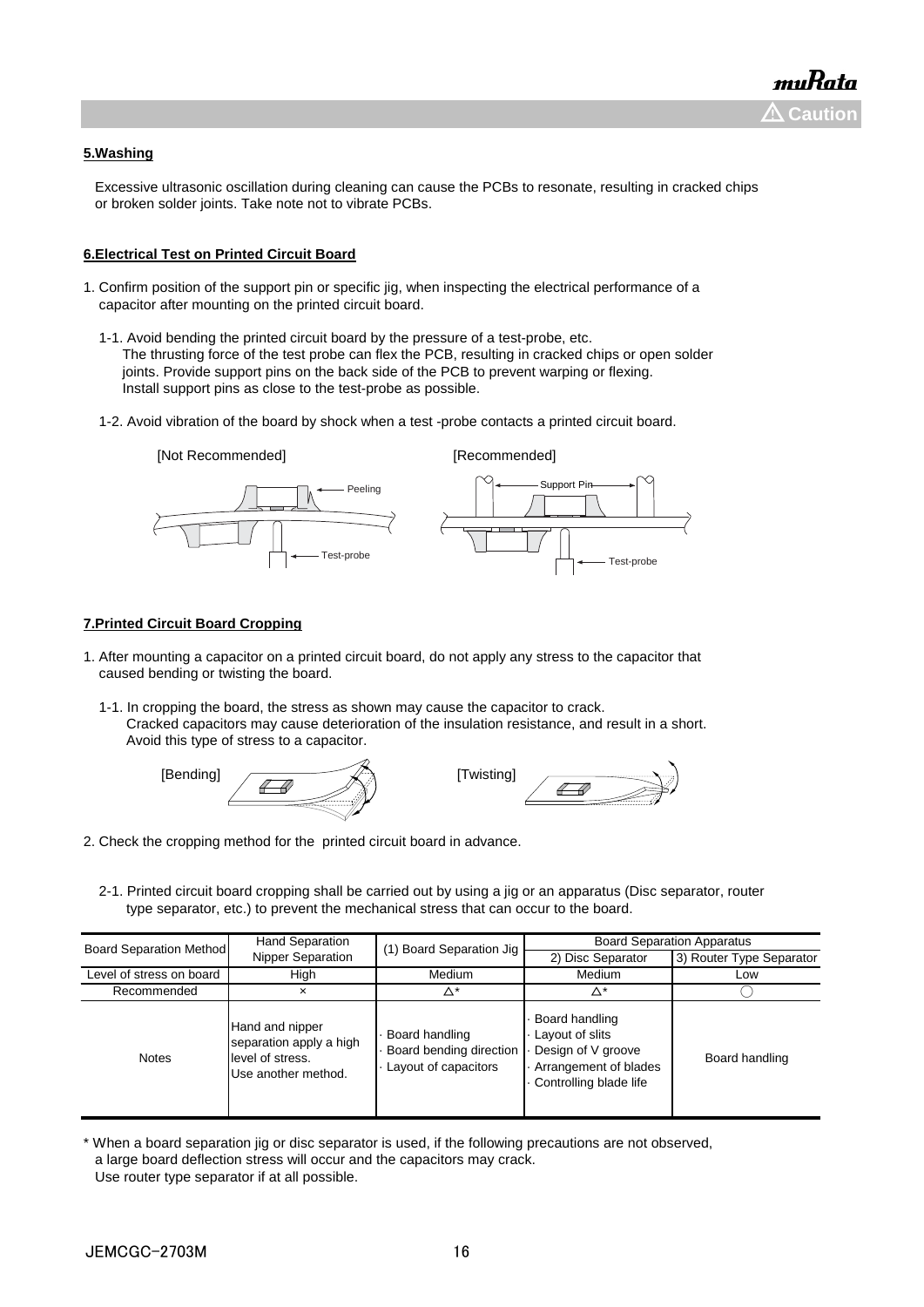#### (1) Example of a suitable jig

[In the case of Single-side Mounting]

An outline of the board separation jig is shown as follows.

 Recommended example: Stress on the component mounting position can be minimized by holding the portion close to the jig, and bend in the direction towards the side where the capacitors are mounted. Not recommended example: The risk of cracks occurring in the capacitors increases due to large stress being applied to the component mounting position, if the portion away from the jig is held and bent in the direction opposite the side where the capacitors are mounted.





[In the case of Double-sided Mounting]

 Since components are mounted on both sides of the board, the risk of cracks occurring can not be avoided with the above method. Therefore, implement the following measures to prevent stress from being applied to the components. (Measures)

- (1) Consider introducing a router type separator.
	- If it is difficult to introduce a router type separator, implement the following measures. (Refer to item 1. Mounting Position)
- (2) Mount the components parallel to the board separation surface.
- (3) When mounting components near the board separation point, add slits in the separation position near the component.
- (4) Keep the mounting position of the components away from the board separation point.

#### (2) Example of a Disc Separator

 An outline of a disc separator is shown as follows. As shown in the Principle of Operation, the top blade and bottom blade are aligned with the V-grooves on the printed circuit board to separate the board. In the following case, board deflection stress will be applied and cause cracks in the capacitors.

- (1) When the adjustment of the top and bottom blades are misaligned, such as deviating in the top-bottom, left-right or front-rear directions
- (2) The angle of the V groove is too low, depth of the V groove is too shallow, or the V groove is misaligned top-bottom

 IF V groove is too deep, it is possible to brake when you handle and carry it. Carefully design depth of the V groove with consideration about strength of material of the printed circuit board.



| Example of Recommended | Not Recommended         |           |                   |                |
|------------------------|-------------------------|-----------|-------------------|----------------|
| V-groove Design        | Left-right Misalignment | Low-Angle | Depth too Shallow | Depth too Deep |
|                        |                         |           |                   |                |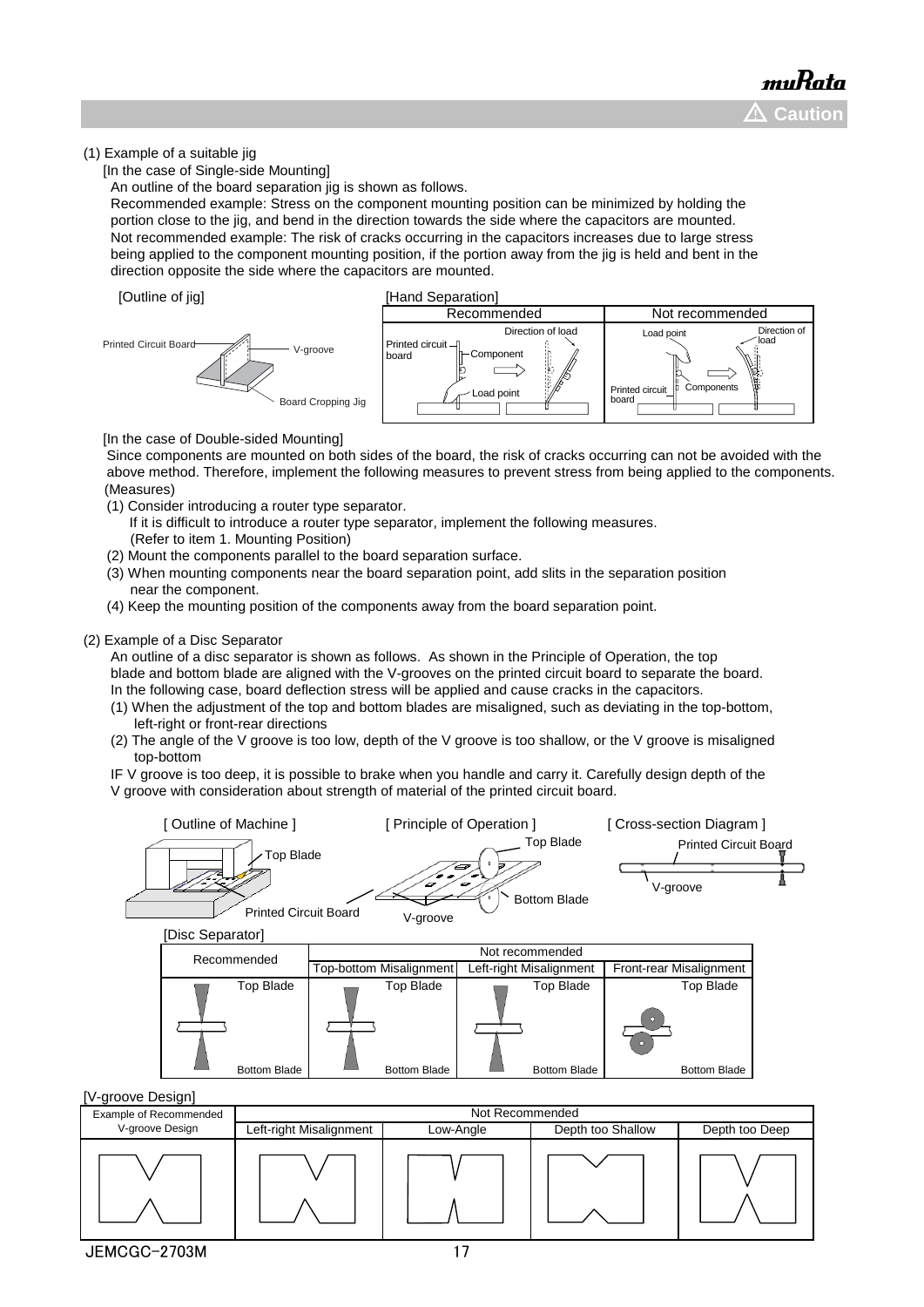muRata  $\Delta$ Caution

(3) Example of Router Type Separator

 The router type separator performs cutting by a router rotating at a high speed. Since the board does not bend in the cutting process, stress on the board can be suppressed during board separation. When attaching or removing boards to/from the router type separator, carefully handle the boards to prevent bending.

#### **8. Assembly**

1. Handling

If a board mounted with capacitors is held with one hand, the board may bend.

Firmly hold the edges of the board with both hands when handling.

If a board mounted with capacitors is dropped, cracks may occur in the capacitors.

Do not use dropped boards, as there is a possibility that the quality of the capacitors may be impaired.

#### 2. Attachment of Other Components

2-1. Mounting of Other Components

 Pay attention to the following items, when mounting other components on the back side of the board after capacitors have been mounted on the opposite side.

 When the bottom dead point of the suction nozzle is set too low, board deflection stress may be applied to the capacitors on the back side (bottom side), and cracks may occur in the capacitors.

· After the board is straightened, set the bottom dead point of the nozzle on the upper surface of the board.

· Periodically check and adjust the bottom dead point.



2-2. Inserting Components with Leads into Boards

 When inserting components (transformers, IC, etc.) into boards, bending the board may cause cracks in the capacitors or cracks in the solder. Pay attention to the following.

- · Increase the size of the holes to insert the leads, to reduce the stress on the board during insertion.
- · Fix the board with support pins or a dedicated jig before insertion.
- · Support below the board so that the board does not bend. When using multiple support pins on the board, periodically confirm that there is no difference in the height of each support pin.



2-3. Attaching/Removing Sockets

 When the board itself is a connector, the board may bend when a socket is attached or removed. Plan the work so that the board does not bend when a socket is attached or removed.



2-4. Tightening Screws

 The board may be bent, when tightening screws, etc. during the attachment of the board to a shield or chassis. Pay attention to the following items before performing the work.

- · Plan the work to prevent the board from bending.
- · Use a torque screwdriver, to prevent over-tightening of the screws.
- · The board may bend after mounting by reflow soldering, etc. Please note, as stress may be applied to the chips by forcibly flattening the board when tightening the screws.



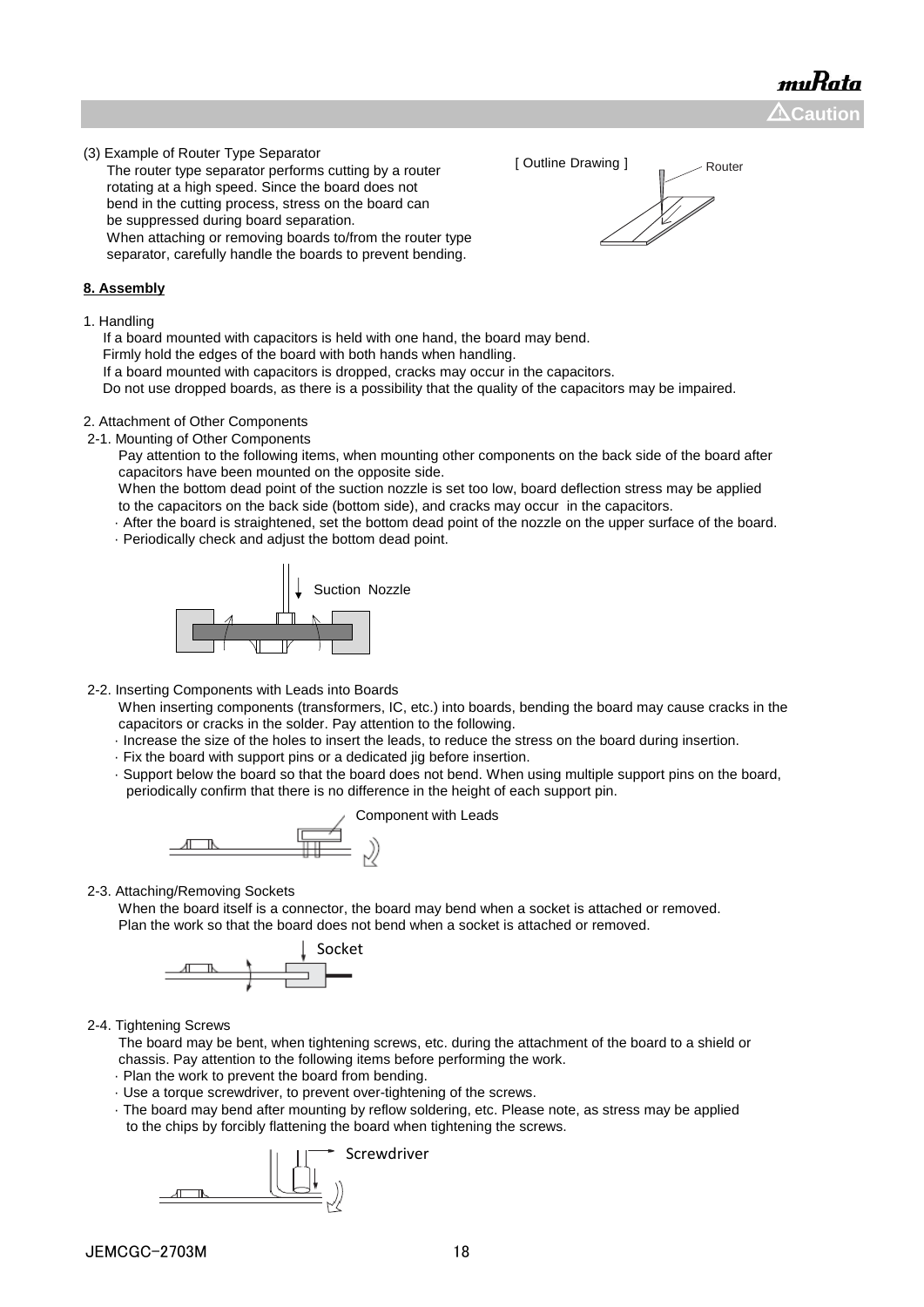### ■ Others

#### **1. Under Operation of Equipment**

- 1-1. Do not touch a capacitor directly with bare hands during operation in order to avoid the danger of an electric shock.
- 1-2. Do not allow the terminals of a capacitor to come in contact with any conductive objects (short-circuit). Do not expose a capacitor to a conductive liquid, inducing any acid or alkali solutions.
- 1-3. Confirm the environment in which the equipment will operate is under the specified conditions.
	- Do not use the equipment under the following environments.
	- (1) Being spattered with water or oil.
	- (2) Being exposed to direct sunlight.
	- (3) Being exposed to ozone, ultraviolet rays, or radiation.
	- (4) Being exposed to toxic gas (e.g., hydrogen sulfide, sulfur dioxide, chlorine, ammonia gas etc.)
	- (5) Any vibrations or mechanical shocks exceeding the specified limits.
	- (6) Moisture condensing environments.
- 1-4. Use damp proof countermeasures if using under any conditions that can cause condensation.

#### **2. Others**

- 2-1. In an Emergency
- (1) If the equipment should generate smoke, fire, or smell, immediately turn off or unplug the equipment. If the equipment is not turned off or unplugged, the hazards may be worsened by supplying continuous power.
- (2) In this type of situation, do not allow face and hands to come in contact with the capacitor or burns may be caused by the capacitor's high temperature.
- 2-2. Disposal of waste

 When capacitors are disposed of, they must be burned or buried by an industrial waste vendor with the appropriate licenses.

- 2-3. Circuit Design
- (1) Addition of Fail Safe Function

 Capacitors that are cracked by dropping or bending of the board may cause deterioration of the insulation resistance, and result in a short. If the circuit being used may cause an electrical shock, smoke or fire when a capacitor is shorted, be sure to install fail-safe functions, such as a fuse, to prevent secondary accidents.

(2) This series are not safety standard certified products.

#### 2-4. Remarks

 Failure to follow the cautions may result, worst case, in a short circuit and smoking when the product is used. The above notices are for standard applications and conditions. Contact us when the products are used in special mounting conditions.

 Select optimum conditions for operation as they determine the reliability of the product after assembly. The data herein are given in typical values, not guaranteed ratings.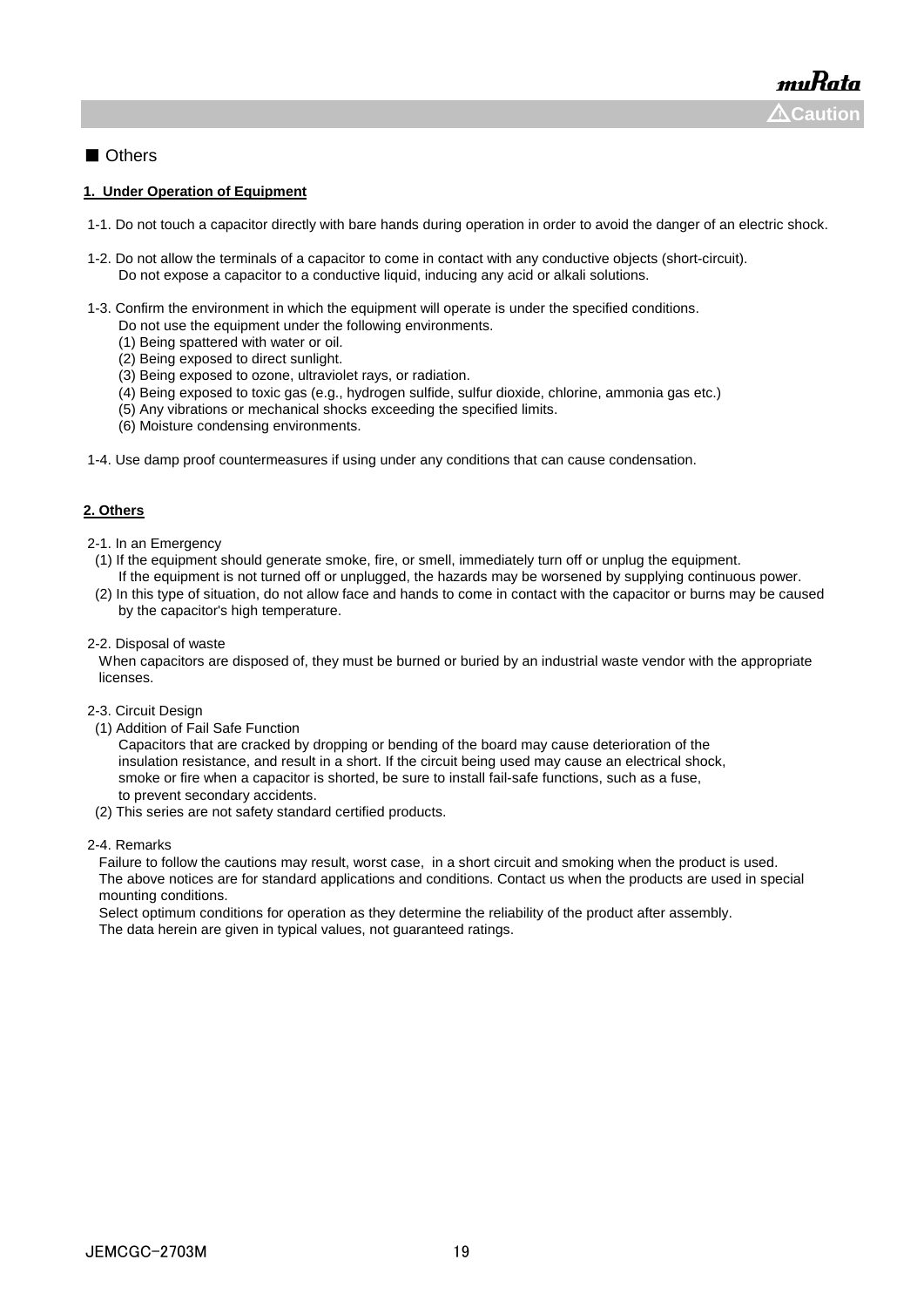muRata **Noti** 

### ■ Rating

#### **1.Operating Temperature**

- 1. The operating temperature limit depends on the capacitor.
- 1-1. Do not apply temperatures exceeding the maximum operating temperature. It is necessary to select a capacitor with a suitable rated temperature that will cover the operating temperature range. It is also necessary to consider the temperature distribution in equipment and the seasonal temperature variable factor.
- 1-2. Consider the self-heating factor of the capacitor The surface temperature of the capacitor shall not exceed the maximum operating temperature including self-heating.

#### **2.Atmosphere Surroundings (gaseous and liquid)**

- 1. Restriction on the operating environment of capacitors.
- 1-1. Capacitors, when used in the above, unsuitable, operating environments may deteriorate due to the corrosion of the terminations and the penetration of moisture into the capacitor.
- 1-2. The same phenomenon as the above may occur when the electrodes or terminals of the capacitor are subject to moisture condensation.
- 1-3. The deterioration of characteristics and insulation resistance due to the oxidization or corrosion of terminal electrodes may result in breakdown when the capacitor is exposed to corrosive or volatile gases or solvents for long periods of time.

#### **3.Piezo-electric Phenomenon**

1. When using high dielectric constant type capacitors in AC or pulse circuits, the capacitor itself vibrates at specific frequencies and noise may be generated. Moreover, when the mechanical vibration or shock is added to capacitor, noise may occur.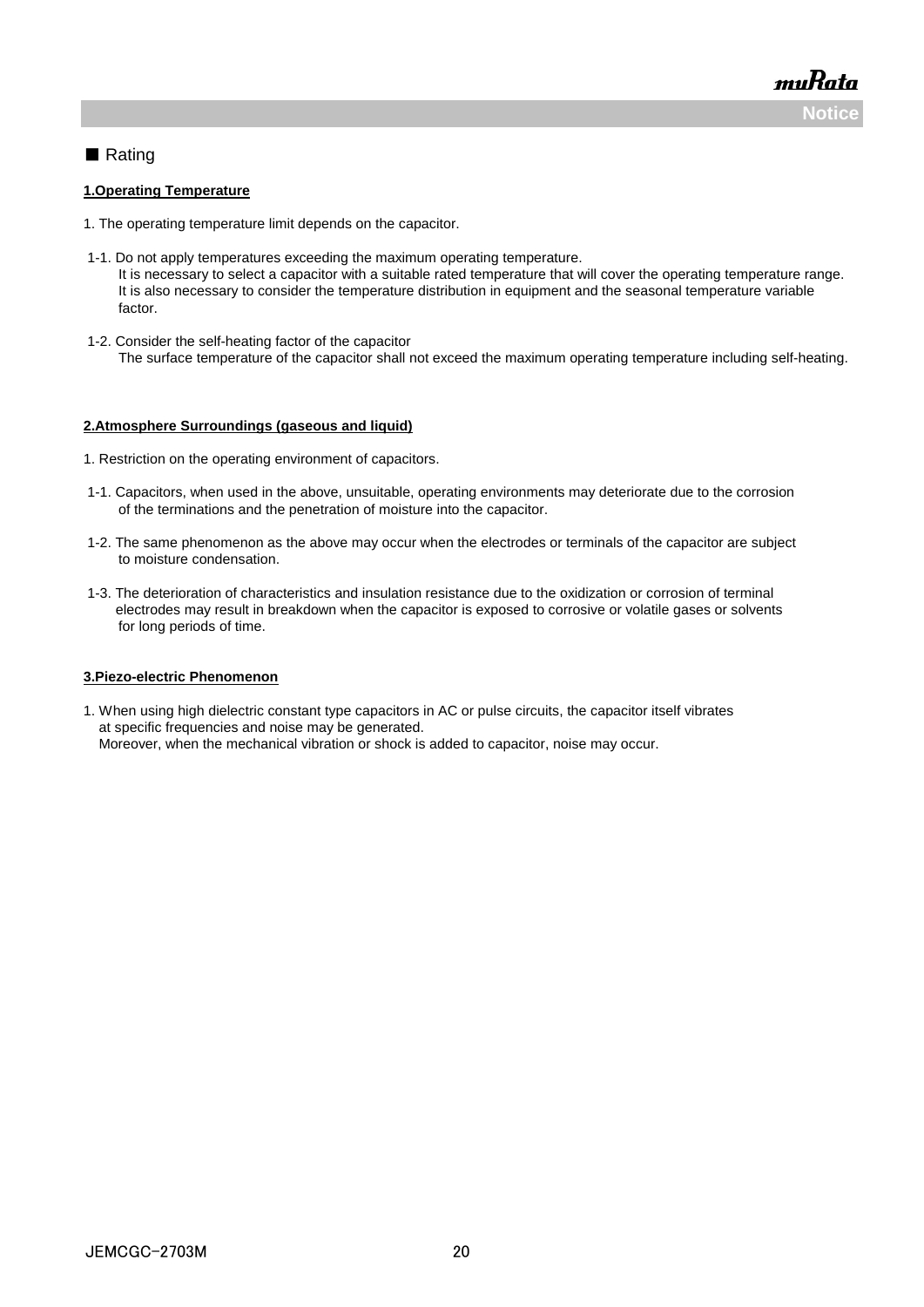### ■Soldering and Mounting

#### **1.PCB Design**

Pattern Forms

- 1. Notice for Pattern Forms
- 1-1. Unlike leaded components, chip components are susceptible to flexing stresses since they are mounted directly on the substrate. They are also more sensitive to mechanical and thermal stresses than leaded components. Excess solder fillet height can multiply these stresses and cause chip cracking. When designing substrates, take land patterns and dimensions into consideration to eliminate the possibility of excess solder fillet height.
- 1-2. There is a possibility of chip cracking caused by PCB expansion/contraction with heat, because stress on a chip is different depending on PCB material and structure.When the thermal expansion coefficient greatly differs between the board used for mounting and the chip,it will cause cracking of the chip due to the thermal expansion and contraction. When capacitors are mounted on a fluorine resin printed circuit board or on a single-layered glass epoxy board, it may also cause cracking of the chip for the same reason.

| allon Lonno                                               | Prohibited                                                    | Correct                            |
|-----------------------------------------------------------|---------------------------------------------------------------|------------------------------------|
| Placing Close to Chassis                                  | Chassis<br>Solder (ground)<br>Electrode Pattern<br>in section | <b>Solder Resist</b><br>in section |
| Placing of Chip<br>Components<br>and Leaded<br>Components | Lead Wire<br>in section                                       | <b>Solder Resist</b><br>in section |
| Placing of Leaded<br>Components<br>after Chip Component   | Soldering Iron<br><b>Lead Wire</b><br>in section              | <b>Solder Resist</b><br>in section |
| Lateral Mounting                                          |                                                               | <b>Solder Resist</b>               |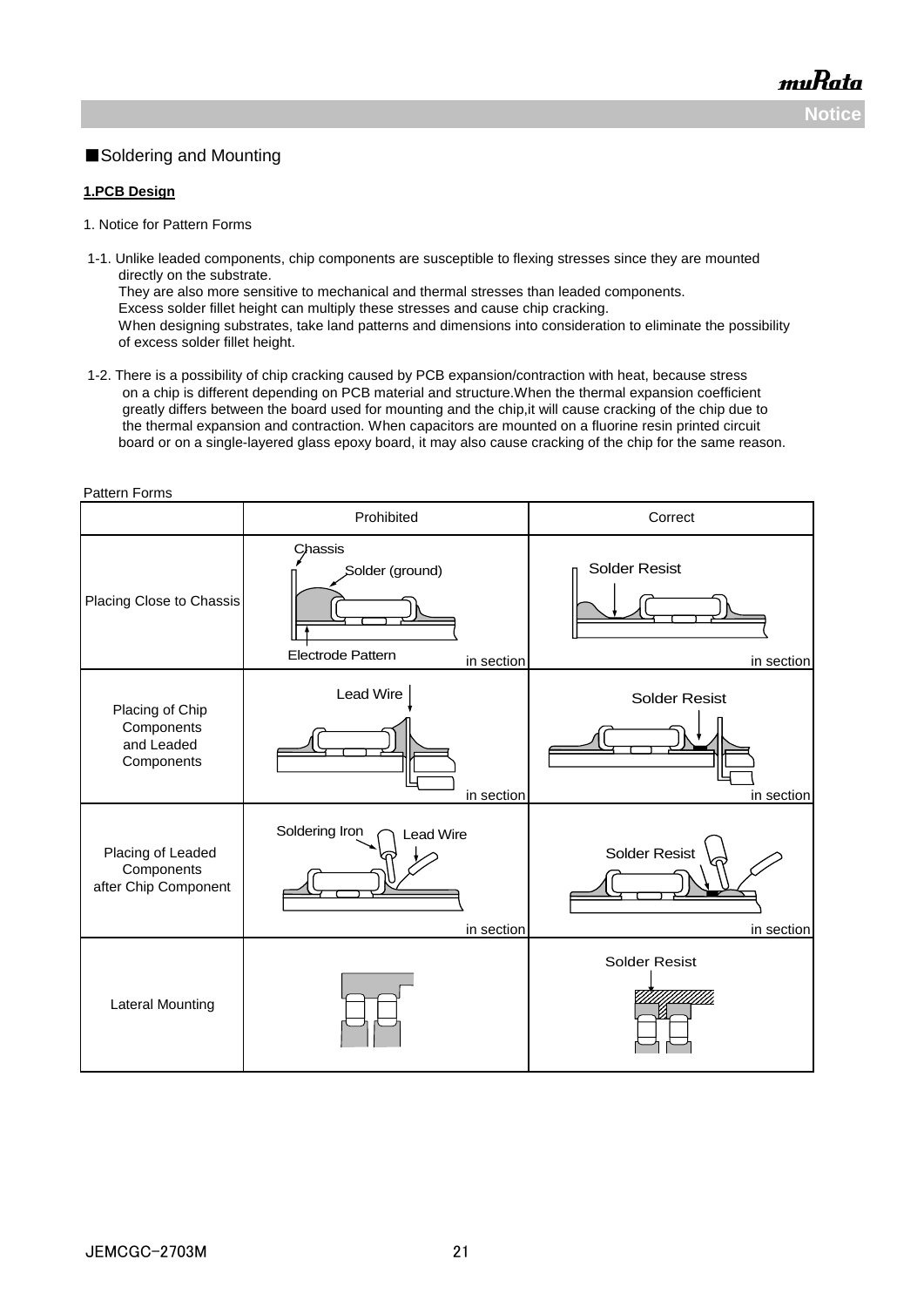Land

Chip Capacitor

**Notice**

(in mm)

#### 2. Land Dimensions

 2-1. Chip capacitors can be cracked due to the stress of PCB bending , etc. if the land area is larger than needed and has an excess amount of solder. Please refer to the land dimensions in table 1 for reflow soldering.

Please confirm the suitable land on evaluating of the actual SET / PC

| soldering.                                                                                         |                              |                           |               |              |                 |  |
|----------------------------------------------------------------------------------------------------|------------------------------|---------------------------|---------------|--------------|-----------------|--|
| onfirm the suitable land dimension by<br>g of the actual SET / PCB.<br>e 1 Reflow Soldering Method |                              | <b>Solder Resist</b><br>a |               |              |                 |  |
| Series                                                                                             | Chip Dimension<br>(L/W) Code | Chip(LxW)                 | a             | b            | с               |  |
| <b>GJM</b>                                                                                         | 02                           | $0.4 \times 0.2$          | $0.16$ to 0.2 | 0.12 to 0.18 | $0.2$ to $0.23$ |  |

Table 1 Reflow Soldering Met

#### 3. Board Design

 When designing the board, keep in mind that the amount of strain which occurs will increase depending on the size and material of the board.

GJM | 15 | 1.0×0.5 | 0.3 to 0.5 | 0.35 to 0.45 | 0.4 to 0.6

GJM | 03 | 0.6×0.3 | 0.2 to 0.3 | 0.2 to 0.35 | 0.2 to 0.4

c

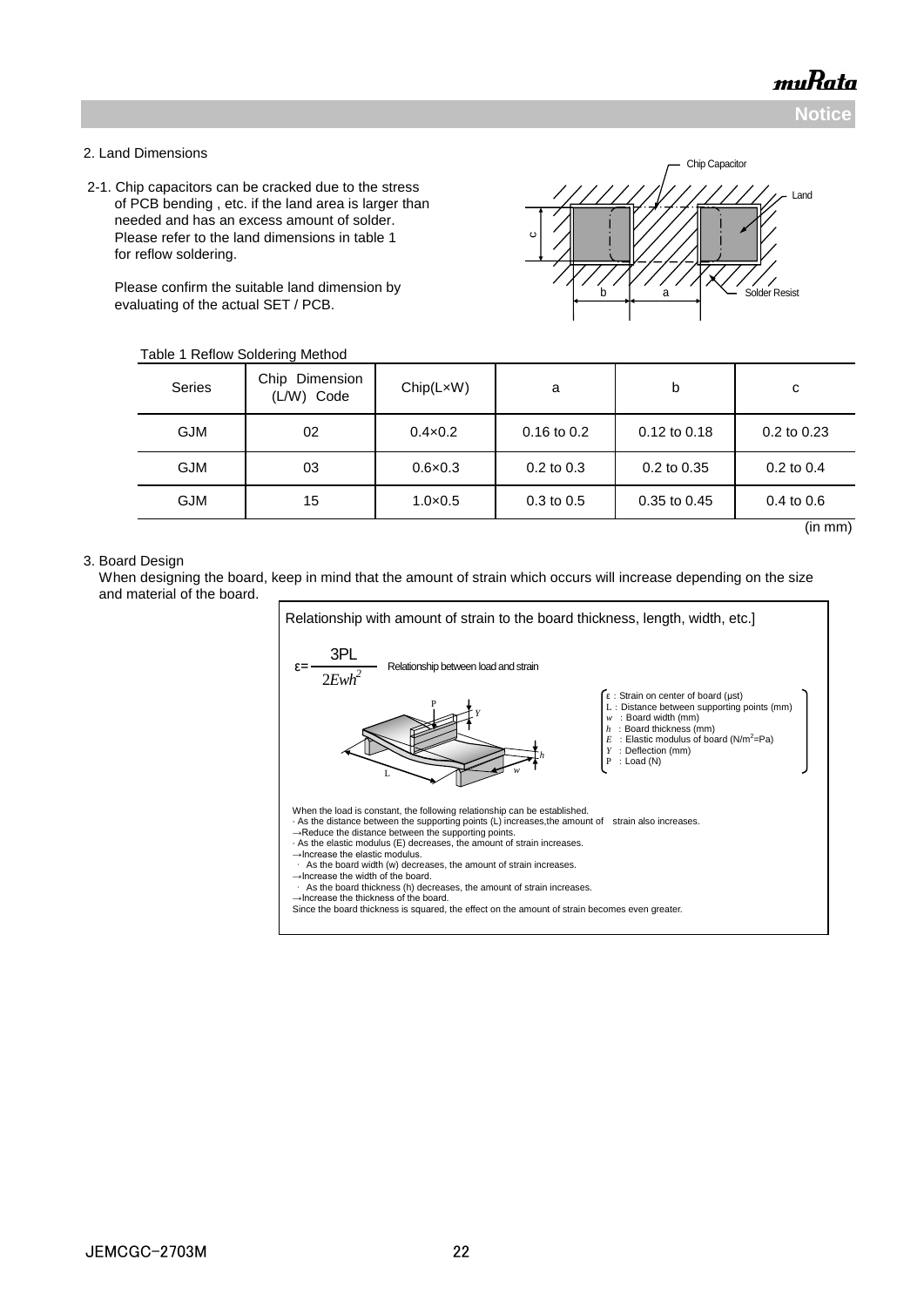**Notice**

muRata

#### **2.Reflow soldering**

 The halogen system substance and organic acid are included in solder paste, and a chip corrodes by this kind of solder paste.

Do not use strong acid flux.

Do not use water-soluble flux.\*

(\*Water-soluble flux can be defined as non-rosin type flux including wash-type flux and non-wash-type flux.)

#### **3.Washing**

- 1. Please evaluate the capacitor using actual cleaning equipment and conditions to confirm the quality, and select the solvent for cleaning.
- 2. Unsuitable cleaning solvent may leave residual flux or other foreign substances, causing deterioration of electrical characteristics and the reliability of the capacitors.
- 3. Select the proper cleaning conditions.
- 3-1. Improper cleaning conditions (excessive or insufficient) may result in the deterioration of the performance of the capacitors.

#### **4.Coating**

1. A crack may be caused in the capacitor due to the stress of the thermal contraction of the resin during curing process. The stress is affected by the amount of resin and curing contraction. Select a resin with low curing contraction. The difference in the thermal expansion coefficient between a coating resin or a molding resin and the capacitor may cause the destruction and deterioration of the capacitor such as a crack or peeling, and lead to the deterioration of insulation resistance or dielectric breakdown.

 Select a resin for which the thermal expansion coefficient is as close to that of the capacitor as possible. A silicone resin can be used as an under-coating to buffer against the stress.

2. Select a resin that is less hygroscopic.

 Using hygroscopic resins under high humidity conditions may cause the deterioration of the insulation resistance of a capacitor. An epoxy resin can be used as a less hygroscopic resin.

3.The halogen system substance and organic acid are included in coating material, and a chip corrodes by the kind of Coating material. Do not use strong acid type.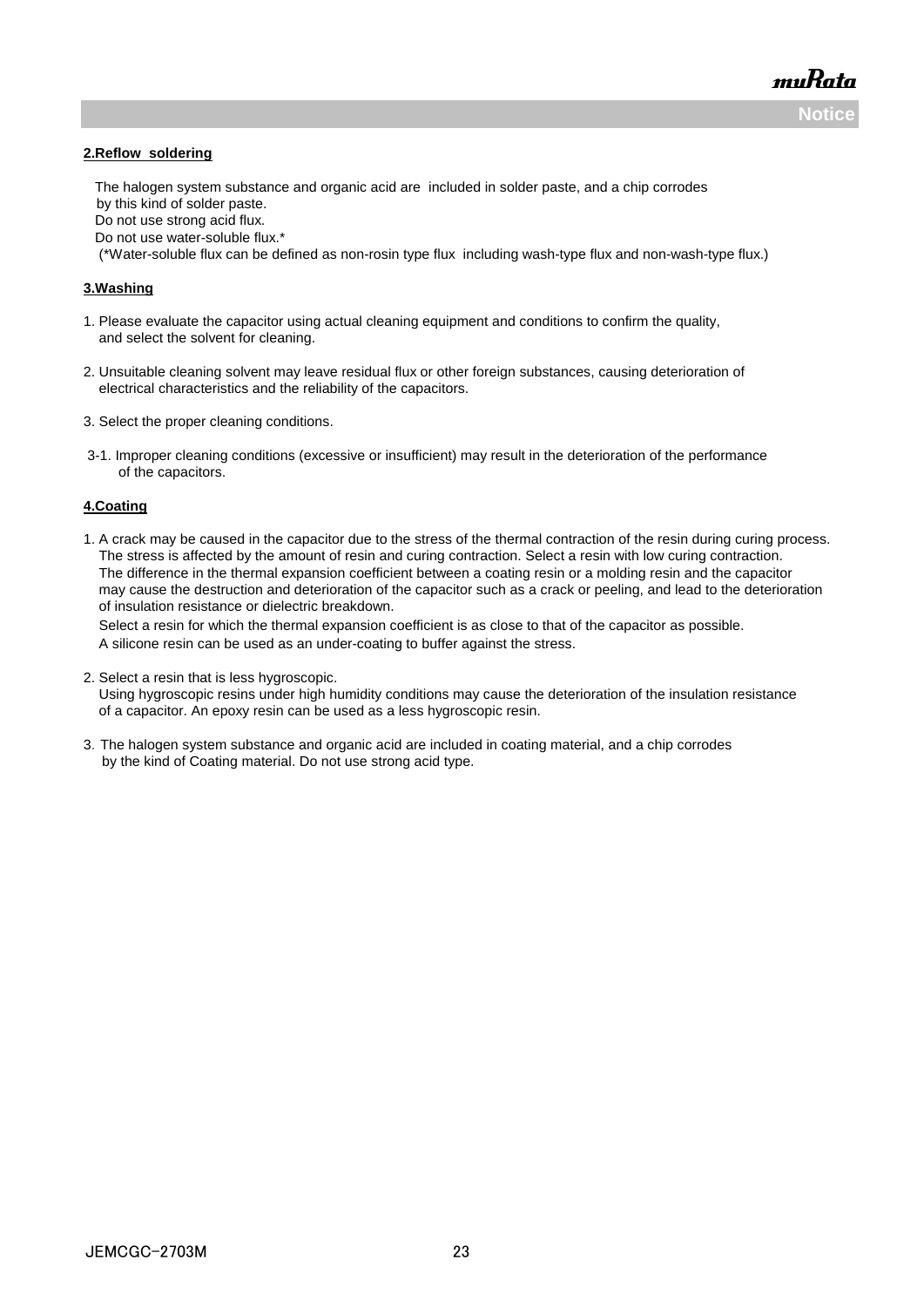**Notice**

muRata

### ■ Others **1.Transportation**

- 1. The performance of a capacitor may be affected by the conditions during transportation.
- 1-1. The capacitors shall be protected against excessive temperature, humidity and mechanical force during transportation.
	- (1) Climatic condition
		- ・ low air temperature : -40℃
		- ・ change of temperature air/air : -25℃/+25℃
		- ・ low air pressure : 30 kPa
			- ・ change of air pressure : 6 kPa/min.
	- (2) Mechanical condition

 Transportation shall be done in such a way that the boxes are not deformed and forces are not directly passed on to the inner packaging.

- 1-2. Do not apply excessive vibration, shock, or pressure to the capacitor.
	- (1) When excessive mechanical shock or pressure is applied to a capacitor, chipping or cracking may occur in the ceramic body of the capacitor.
	- (2) When the sharp edge of an air driver, a soldering iron, tweezers, a chassis, etc. impacts strongly on the surface of the capacitor, the capacitor may crack and short-circuit.
- 1-3. Do not use a capacitor to which excessive shock was applied by dropping etc. A capacitor dropped accidentally during processing may be damaged.

#### **2.Characteristics Evaluation in the Actual System**

- 1. Evaluate the capacitor in the actual system,to confirm that there is no problem with the performance and specification values in a finished product before using.
- 2. Since a voltage dependency and temperature dependency exists in the capacitance of high dielectric type ceramic capacitors, the capacitance may change depending on the operating conditions in the actual system. Therefore,be sure to evaluate the various characteristics, such as the leakage current and noise absorptivity, which will affect the capacitance value of the capacitor.
- 3. In addition,voltages exceeding the predetermined surge may be applied to the capacitor by the inductance in the actual system. Evaluate the surge resistance in the actual system as required.